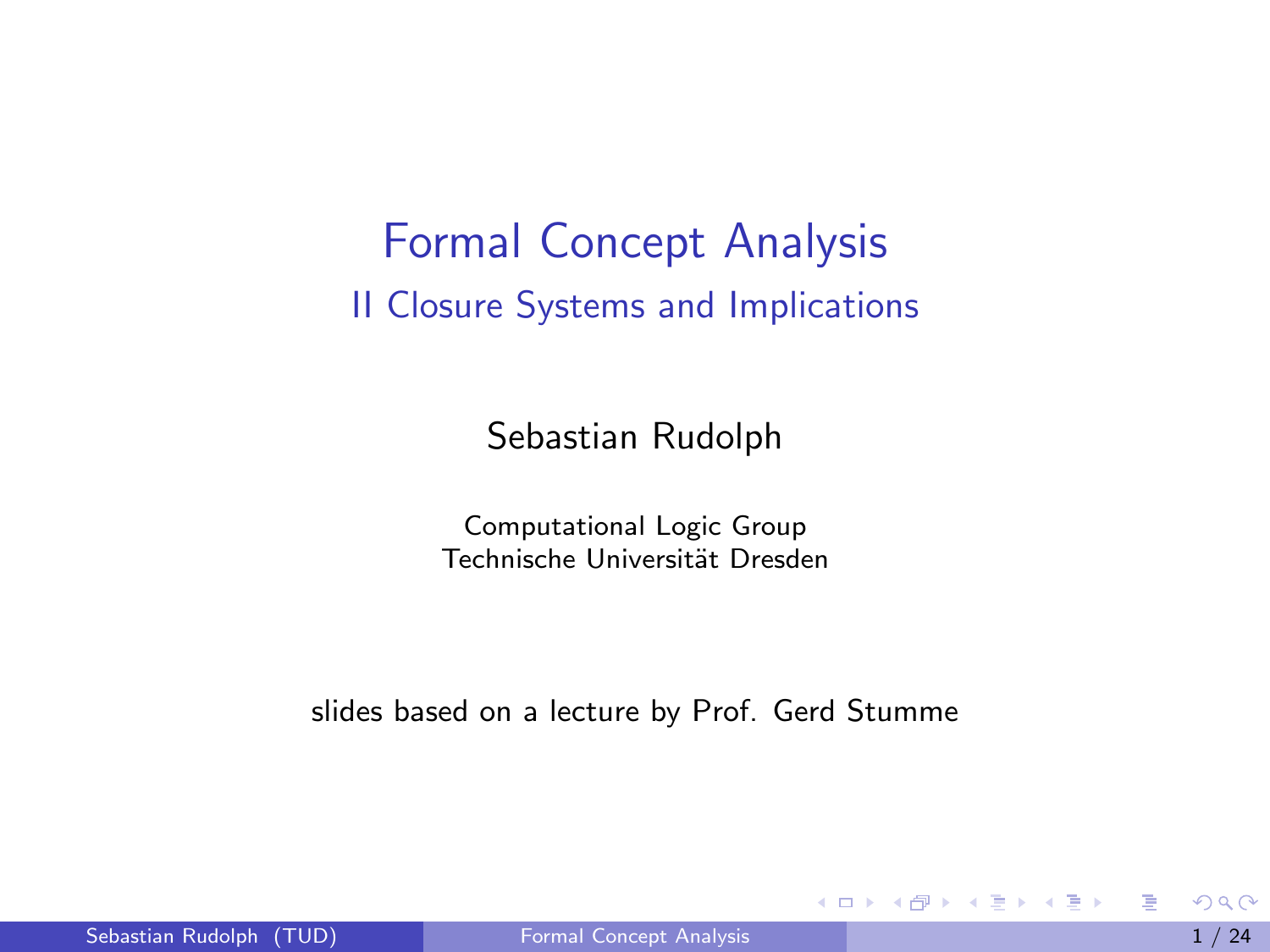# Agenda

## **[Implications](#page-1-0)**

- **•** [Implications](#page-2-0)
- **•** [Attribute Logic](#page-3-0)
- [Concept Intents and Implications](#page-4-0)
- **[Implications and Closure Systems](#page-5-0)**
- [Pseudo-Intents and the Stem Base](#page-7-0)
- [Computing the Stem Base With](#page-12-0) NEXT CLOSURE
- <span id="page-1-0"></span>**• [Bases of Association Rules](#page-14-0)**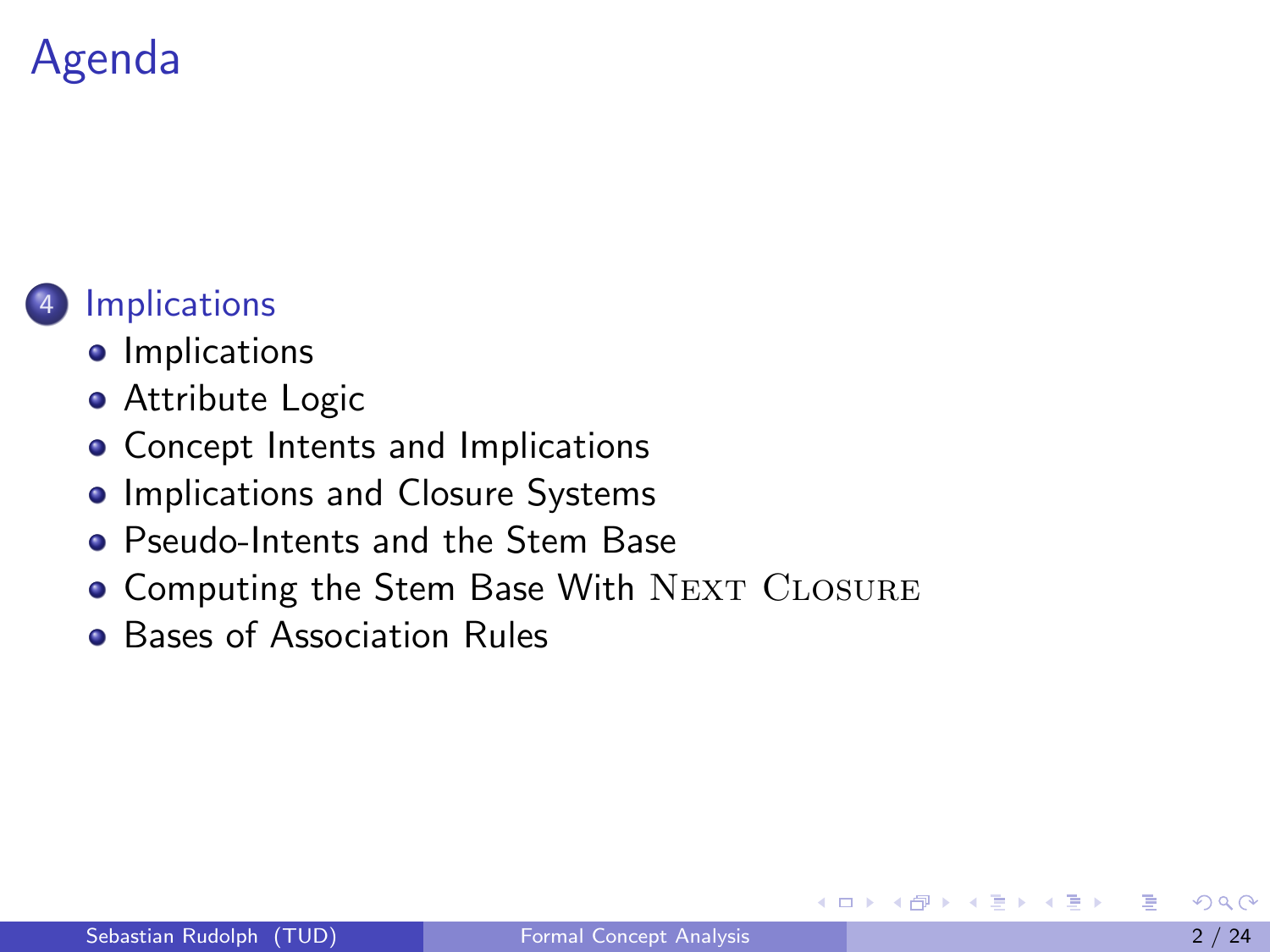## **Implications**

**Def.:** An implication  $X \to Y$ holds in a context, if every object that has all attributes from  $X$  also has all attributes from  $Y_{\perp}$ 



<span id="page-2-0"></span> $\left\{ \begin{array}{ccc} 1 & 0 & 0 \\ 0 & 1 & 0 \end{array} \right.$ 

Examples:

- $\bullet$  {Swimming}  $\rightarrow$  {Hiking}
- $\bullet$  {Boating}  $\rightarrow$  {Swimming, Hiking, NPS Guided Tours, Fishing, Horseback Riding }
- $\bullet$  {Bicycle Trail, NPS Guided Tours}  $\rightarrow$  {Swimming, Hiking, Horseback Riding}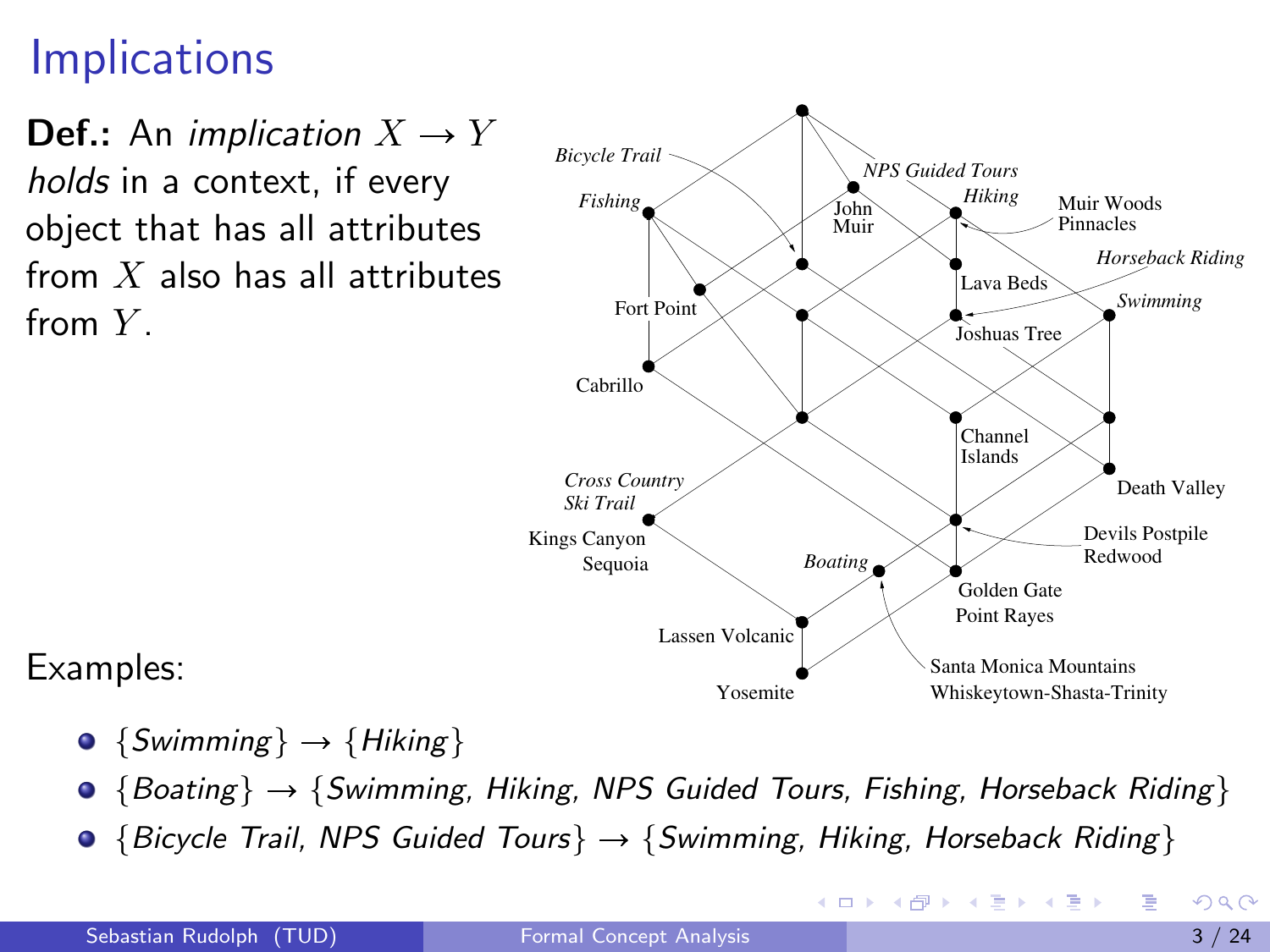## Attribute Logic



We are dealing with implications over an possibly *infinite* set of objects!

<span id="page-3-0"></span>イロト イ母 トイヨ トイヨト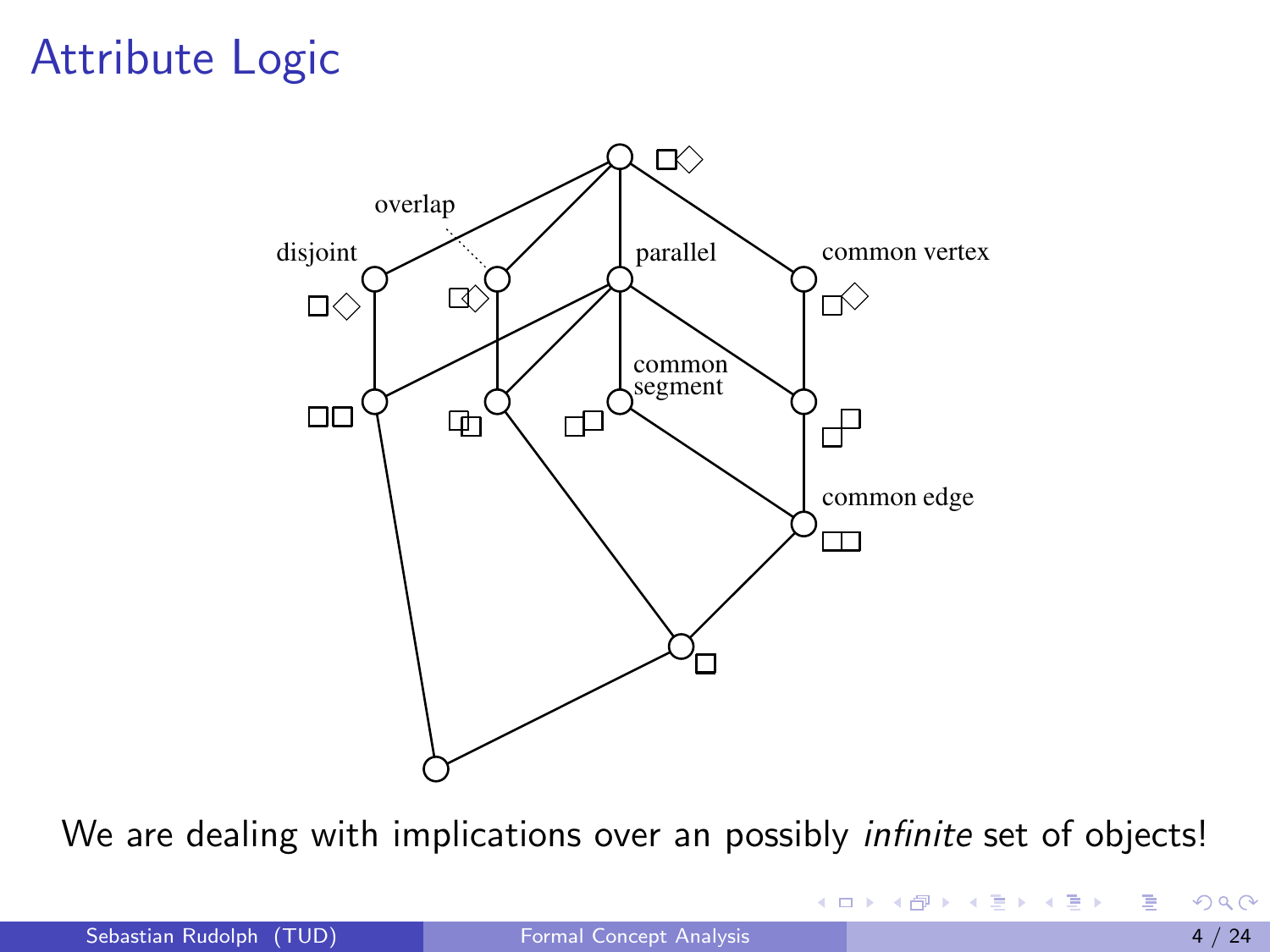## Concept Intents and Implications

**Def.:** A subset  $T \subseteq M$  respects an implication  $A \rightarrow B$ , if  $A \nsubseteq T$  or  $B \subseteq T$  holds.

(We then also say that T is a *model* of  $A \rightarrow B$ .)

T respects a set L of implications, if T respects every implication in  $\mathcal{L}$ .

**Lemma:** An implication  $A \rightarrow B$  holds in a context, iff  $B \subseteq A''$  $(\Leftrightarrow A' \subseteq B')$ . It is then respected by all concept intents.

<span id="page-4-0"></span>イロト イ押ト イヨト イヨトー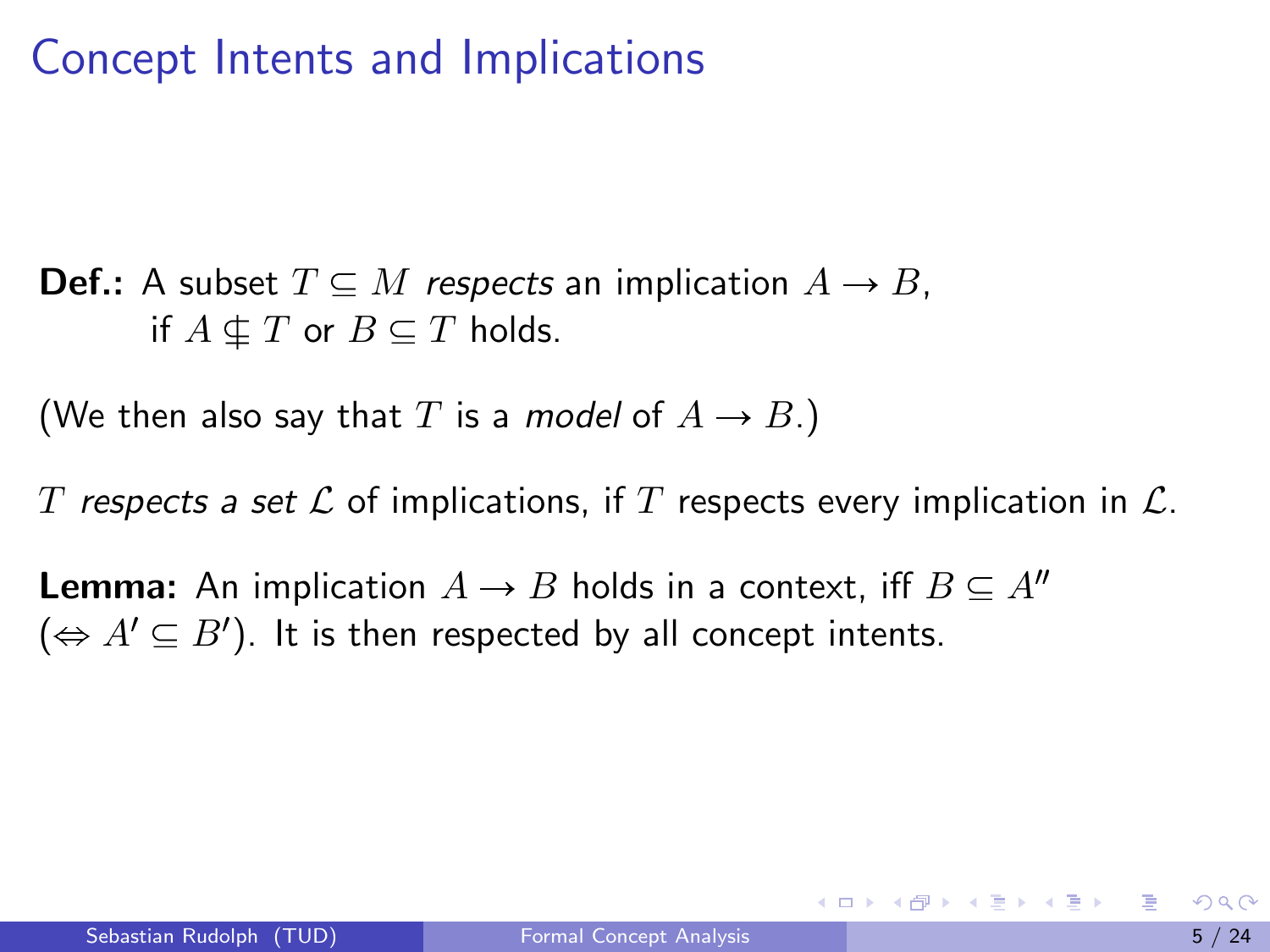## Implications and Closure Systems

**Lemma:** If  $\mathcal L$  is a set of implications in  $M$ , then

 $Mod(\mathcal{L}) := \{X \subseteq M \mid X \text{ respects } \mathcal{L}\}\$ 

is a closure system on  $M$ .

The respective closure operator  $X \mapsto \mathcal{L}(X)$  is constructed in the following way: For a set  $X \subseteq M$ , let

$$
X^{\mathcal{L}} := X \cup \bigcup \{ B \mid A \to B \in \mathcal{L}, A \subseteq X \}.
$$

We form the sets  $X^{\mathcal{L}}, X^{\mathcal{LL}}, X^{\mathcal{LL}}$ , ... until a set

<span id="page-5-0"></span>
$$
\mathcal{L}(X) := X^{\mathcal{L} \dots \mathcal{L}}
$$

is obtained with  $\mathcal{L}(X)^{\mathcal{L}}=\mathcal{L}(X)$  (i.e., a fixpoint). $^{1}$   $\mathcal{L}(X)$  is then the closure of X for the closure system  $Mod(\mathcal{L})$ .

 $^{1}$ If  $M$  is infinite, this may require infinitely many iter[atio](#page-4-0)[ns.](#page-6-0) Sebastian Rudolph (TUD) [Formal Concept Analysis](#page-0-0) 6 / 24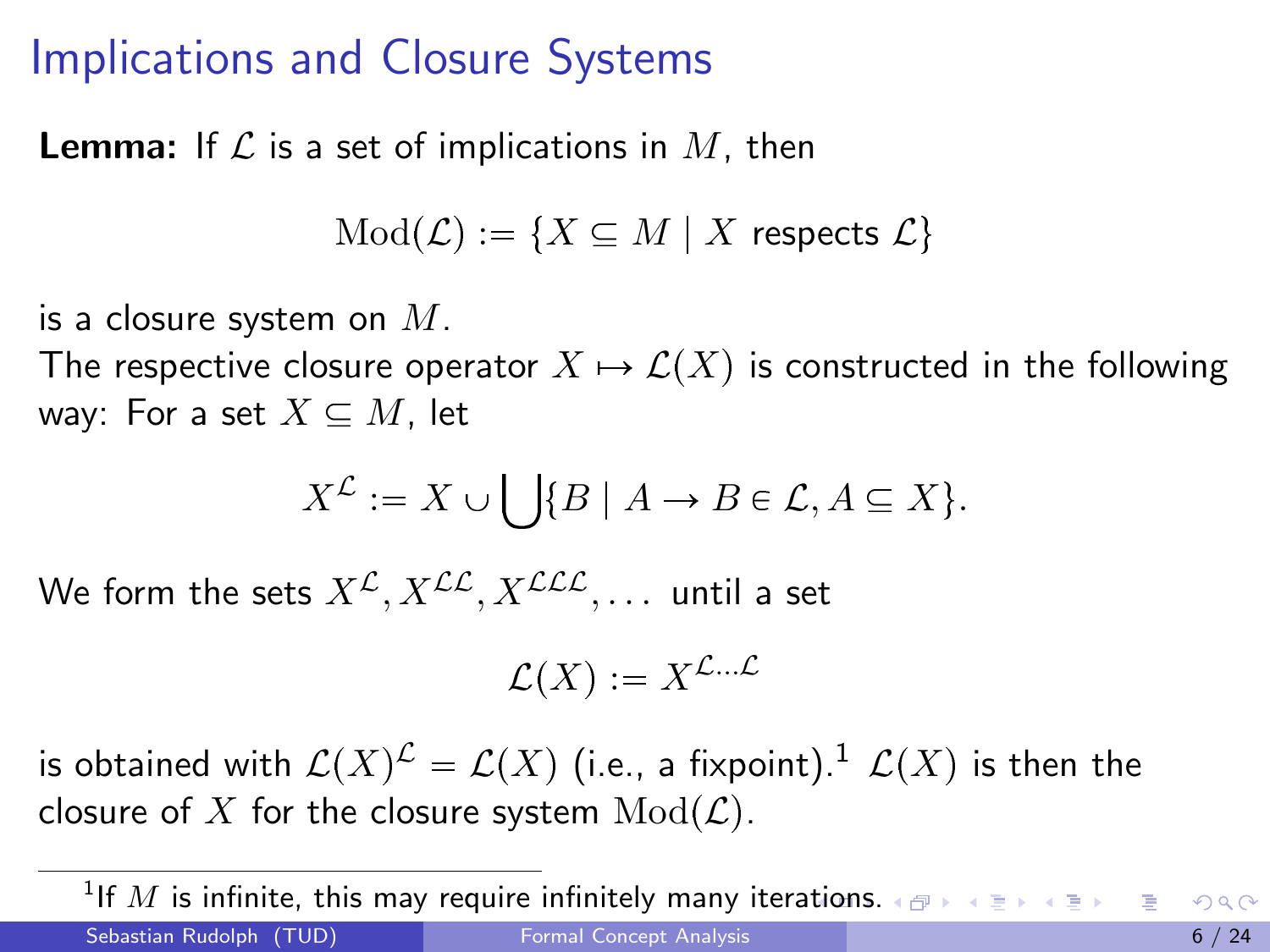## Implications and Closure Systems

**Def.:** An implication  $A \rightarrow B$  follows (semantically) from a set L of implications in M if each subset of M respecting  $\mathcal L$  also respects  $A \to B$ . A family of implications is called closed if every implication following from  $\mathcal L$  is already contained in  $\mathcal L$ .

**Lemma:** A set  $\mathcal L$  of implications in M is closed, iff the following conditions (Armstrong Rules) are satisfied for all  $W, X, Y, Z \subseteq M$ :

$$
\bullet \ \ X \to X \in \mathcal{L},
$$

• If 
$$
X \to Y \in \mathcal{L}
$$
, then  $X \cup Z \to Y \in \mathcal{L}$ ,

**3** If  $X \to Y \in \mathcal{L}$  and  $Y \cup Z \to W \in \mathcal{L}$ , then  $X \cup Z \to W \in \mathcal{L}$ .

Remark: You should know these rules from the database lecture!

<span id="page-6-0"></span>제 ロン 제 御 에 제 결 에 제 결 사 ... 결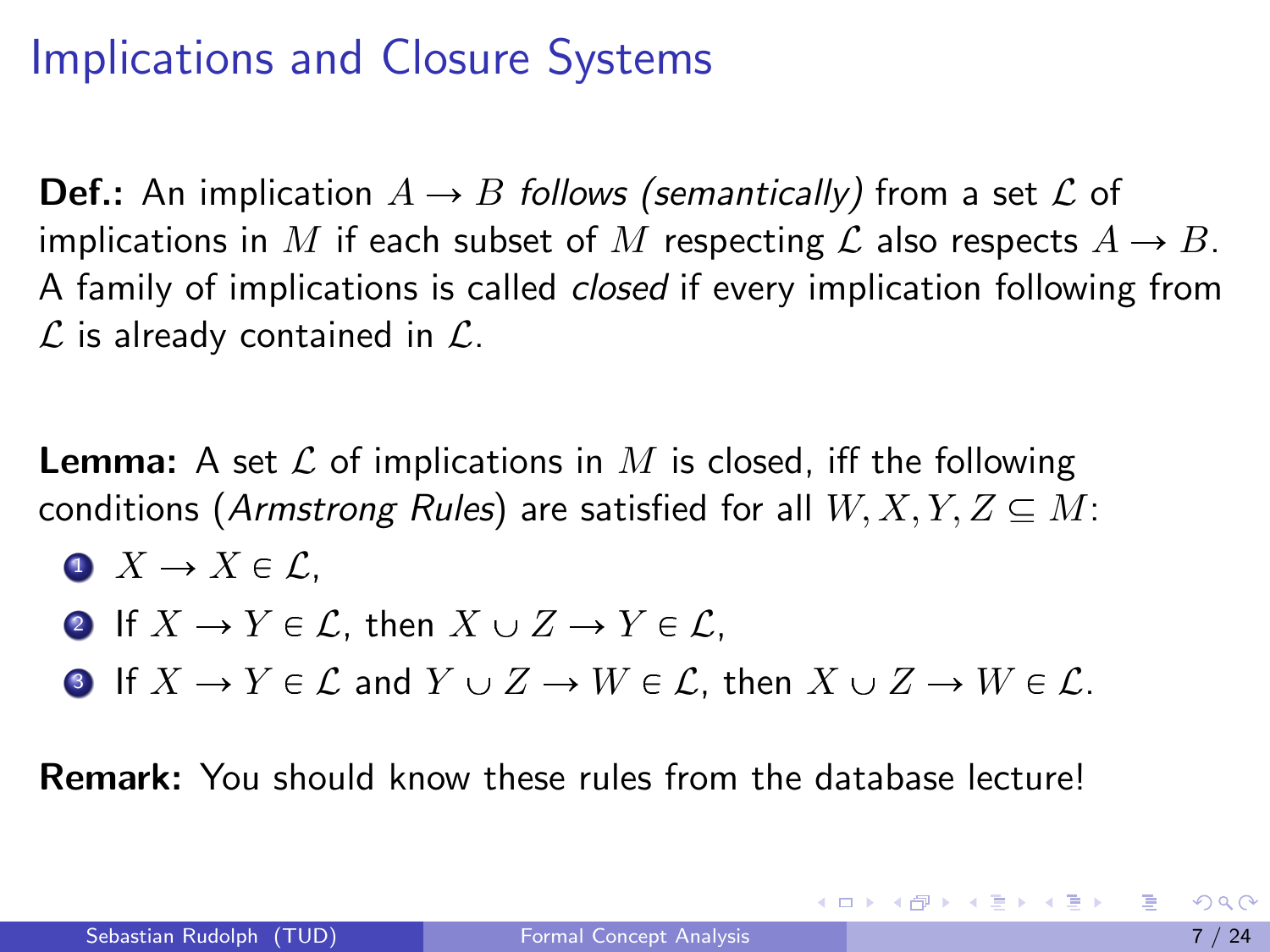## Pseudo-Intents and the Stem Base

**Def.:** A set  $\mathcal L$  of implications of a context  $(G, M, I)$  is called *complete*, if every implication that holds in  $(G, M, I)$  follows from  $\mathcal{L}$ . A set  $\mathcal L$  of implications is called non-redundant if no implication in  $\mathcal L$ follows from other implications in  $\mathcal{L}$ .

**Def.:**  $P \subseteq M$  is called *pseudo intent* of  $(G, M, I)$ , if

- $P$   $\neq$   $P''$ , and
- if  $Q \subseteq P$  is a pseudo intent, then  $Q'' \subseteq P$ .

Theorem: The set of implications

$$
\mathcal{L} := \{ P \to P'' \mid P \text{ is pseudo intent} \}
$$

is non-redundant and complete. We call  $\mathcal L$  the stem base.

<span id="page-7-0"></span>KONKAPIK KENYEN E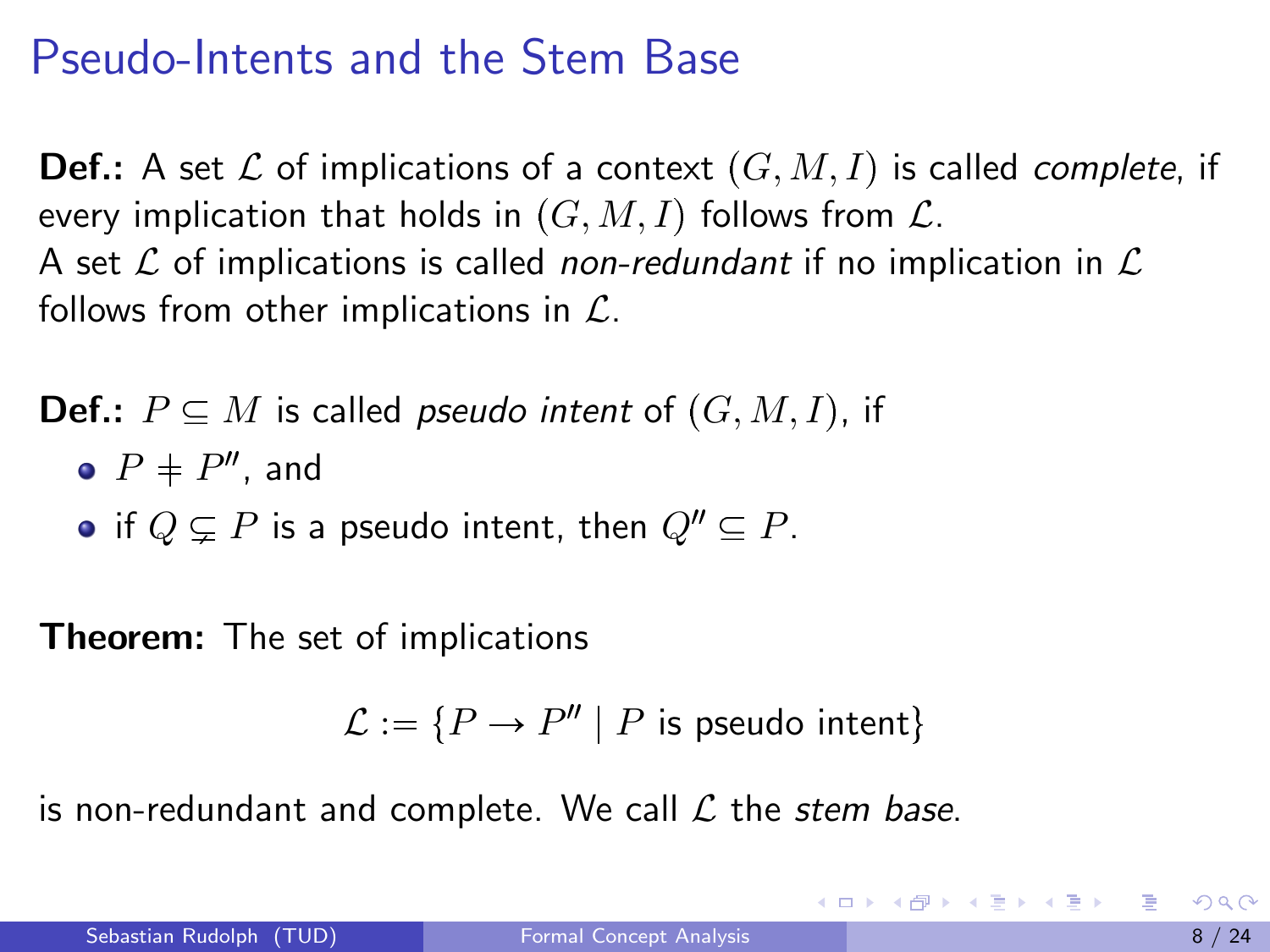## Pseudo-Intents and the Stem Base

Example: membership of developing countries in supranational groups (Source: Lexikon Dritte Welt. Rowohlt-Verlag, Reinbek 1993)

4 日下

 $\triangleright$  and  $\exists$  in a set  $\exists$  in a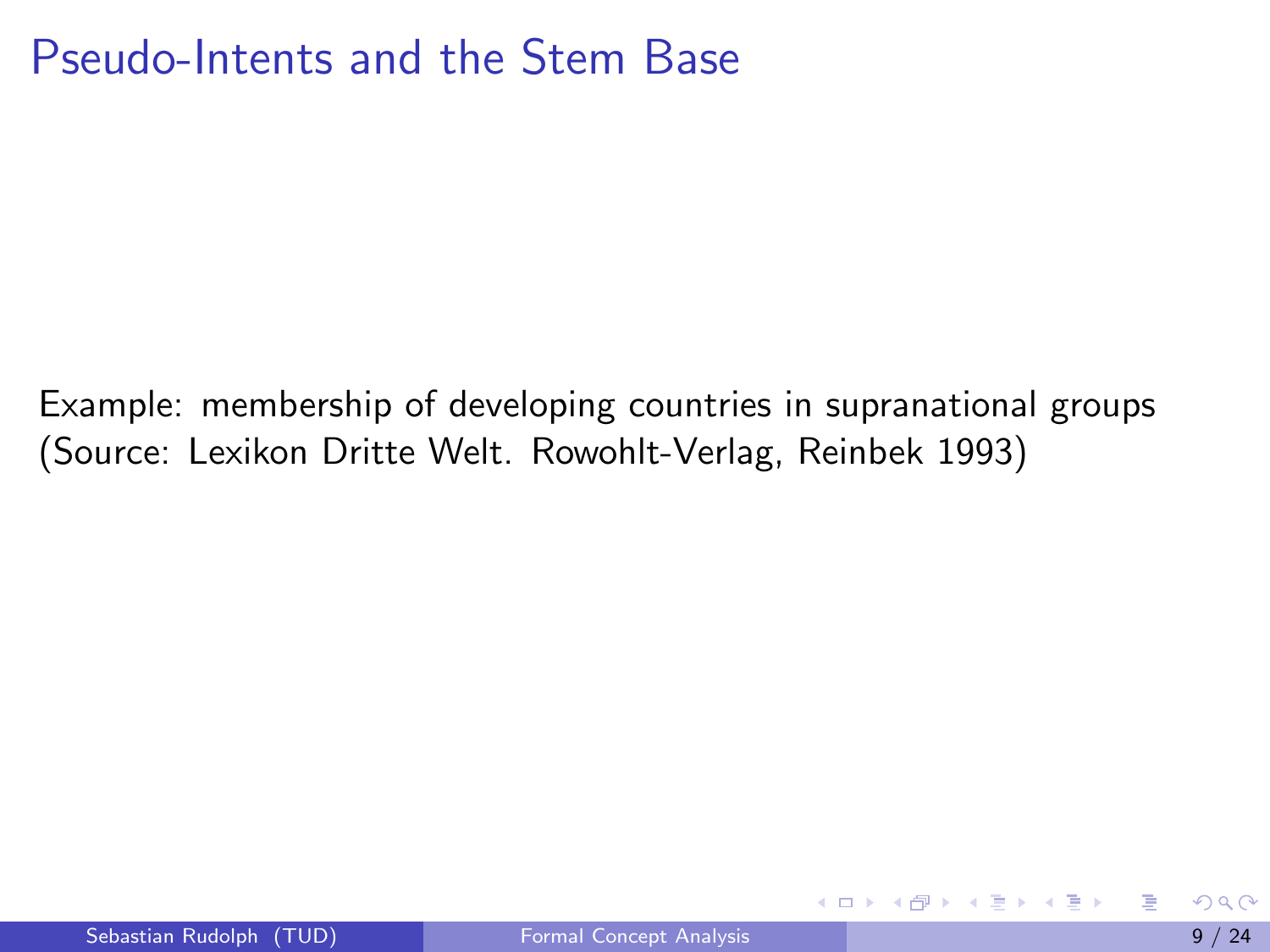| Afghanistan          | $\times$ | $\times$ | $\times$                   | $\times$ |          |                         |
|----------------------|----------|----------|----------------------------|----------|----------|-------------------------|
| Algeria              | $\times$ | $\times$ |                            |          | $\times$ |                         |
| Angola               | $\times$ | $\times$ |                            |          |          | $\times$                |
| Antigua and Barbuda  | $\times$ |          |                            |          |          | ×                       |
| Argentina            | $\times$ |          |                            |          |          |                         |
| Bahamas              | $\times$ |          |                            |          |          | ×                       |
| Bahrain              | $\times$ | $\times$ |                            |          |          |                         |
| Bangladesh           | ×        |          | $\times$ $\times$ $\times$ |          |          |                         |
| Barbados             | $\times$ | $\times$ |                            |          |          | $\times$                |
| <b>Belize</b>        | $\times$ | $\times$ |                            |          |          | $\times$                |
| Benin                | ×        |          | $\times$ $\times$ $\times$ |          |          | $\times$                |
| Bhutan               | ×        | x x      |                            |          |          |                         |
| <b>Bolivia</b>       | $\times$ | $\times$ |                            |          |          |                         |
| Botswana             | ×        |          | $\times$ $\times$          |          |          | $\times$                |
| Brazil               | $\times$ |          |                            |          |          |                         |
| <b>Brunei</b>        |          |          |                            |          |          |                         |
| <b>Burkina</b> Faso  | ×        | $\times$ | lxlx                       |          |          | ×                       |
| Burundi              | ×        | $\times$ | $\times$ $\times$          |          |          | $\times$                |
| Cambodia             | $\times$ | $\times$ |                            | $\times$ |          |                         |
| Cameroon             | ×        | $\times$ |                            | $\times$ |          | $\times$                |
| Cape Verde           | ×        |          | $x \times x$               |          |          | $\overline{\mathsf{x}}$ |
| Central African Rep. | $\times$ |          | $\times$ $\times$          | $\times$ |          | $\times$                |
| Chad                 | ×        | $\times$ | $\times$                   | $\times$ |          | $\times$                |
| Chile                | $\times$ |          |                            |          |          |                         |
| China                |          |          |                            |          |          |                         |
| Colombia             | ×        | $\times$ |                            |          |          |                         |
| Comoros              | $\times$ | $\times$ | ×                          |          |          | ×                       |
| Congo                | $\times$ | $\times$ |                            |          |          | ×                       |
| Costa Rica           | ×        |          |                            |          |          |                         |
| Cuba                 | $\times$ | $\times$ |                            |          |          |                         |
| Djibouti             | $\times$ | $\times$ | ×                          |          |          | ×                       |
| Dominica             | ×        | $\times$ |                            |          |          | ×                       |
| Dominican Rep.       | $\times$ |          |                            |          |          | ×                       |

|                                          | Group of 77       | $\frac{\frac{\text{Non-aligned}}{\text{LLDC}}}{\frac{\text{MSAC}}{\text{APC}}}$ |                       |                    |                         |                        | 뉭<br>Group              | Non-aligned<br>LLDC        |                   | <b>NSAC</b><br>OPEC     |          |          |                             |
|------------------------------------------|-------------------|---------------------------------------------------------------------------------|-----------------------|--------------------|-------------------------|------------------------|-------------------------|----------------------------|-------------------|-------------------------|----------|----------|-----------------------------|
| Ecuador                                  | $\times$ $\times$ |                                                                                 |                       |                    | $\overline{\mathbf{x}}$ |                        |                         |                            |                   |                         |          |          |                             |
| Egypt                                    | $\times$ $\times$ |                                                                                 |                       | $\times$           |                         | Libya                  | $\times$ $\times$       |                            |                   |                         | $\times$ |          | Senegal                     |
| <b>El Salvador</b>                       | $\times$          |                                                                                 |                       | $\times$           |                         | Madagascar             |                         | $x \times x \times x$      |                   |                         |          | $\times$ | Sevchelles                  |
| Equatorial Guinea $\  \times   \times  $ |                   |                                                                                 |                       |                    |                         | $\times$ Malawi        |                         | xlxlx                      |                   |                         |          | $\times$ | Sierra Leone                |
| Ethiopia                                 |                   | <b>x</b> x x x                                                                  |                       |                    |                         | ×Malaysia              | $\times$ $\times$       |                            |                   |                         |          |          | Singapore                   |
| Fiji                                     | $\times$          |                                                                                 |                       |                    |                         | $\times$ Maledives     |                         | $x \times x$               |                   |                         |          |          | Solomon Islands             |
| Gabon                                    | xlx               |                                                                                 |                       |                    |                         | $\times$ $\times$ Mali |                         | x x x                      |                   |                         |          | $\times$ | Somalia                     |
| Gambia                                   |                   | x x x                                                                           |                       |                    |                         | $\times$ Mauretania    | $\times$                | $x \times x$               |                   |                         |          | $\times$ | Sri Lanka                   |
| Ghana                                    |                   | xlxlxlx                                                                         |                       |                    |                         | $\times$ Mauritius     | $x\overline{x}$         |                            |                   |                         |          | $\times$ | <b>St. Kitts</b>            |
| Grenada                                  |                   | $\times$ l $\times$                                                             |                       |                    |                         | $\times$ Mexico        | $\times$                |                            |                   |                         |          |          | St. Lucia                   |
| Guatemala                                | $\times$          |                                                                                 |                       | $\times$           |                         | Mongolia               |                         |                            | $\times$          |                         |          |          | St Vincent& Grenad.         |
| <b>Guinea</b>                            |                   | $x \times x$                                                                    |                       | $\mathsf{I}\times$ |                         | $\times$ Morocco       | $\times$ $\times$       |                            |                   |                         |          |          | Sudan                       |
| Guinea-Bissau                            | $\times$          | $x \times x$                                                                    |                       |                    |                         | $\times$ Mozambique    | x x                     |                            |                   | $\times$                |          | $\times$ | Surinam                     |
| Guyana                                   | $\times$ $\times$ |                                                                                 |                       | $\times$           |                         | $\times$ Myanmar       | $\times$                |                            | $\times$          | $\overline{\mathbf{x}}$ |          |          | Swaziland                   |
| Haiti                                    | $\times$          |                                                                                 | $\times$              | $\times$           |                         | $\times$ Namibia       | $\times$                |                            |                   |                         |          | $\times$ | Syria                       |
| <b>Honduras</b>                          | $\times$          |                                                                                 |                       | $\times$           |                         | Nauru                  |                         |                            |                   |                         |          |          | Taiwan                      |
| <b>Hong Kong</b>                         |                   |                                                                                 |                       |                    |                         | Nepal                  |                         | $\times$ $\times$ $\times$ |                   |                         |          |          | Tanzania                    |
| ndia                                     | $\times$ $\times$ |                                                                                 |                       | $\times$           |                         | Nicaragua              |                         | $\overline{\times}$        |                   |                         |          |          | Thailand                    |
| ndonesia                                 | $\times$          | ×                                                                               |                       |                    | $\times$                | Niger                  | $\overline{\mathsf{x}}$ | x x                        |                   |                         |          | $\times$ | Togo                        |
| ran                                      | ×                 | $\times$                                                                        |                       |                    | $\times$                | Nigeria                | $\times$                | l×                         |                   |                         | $\times$ | Ι×       | Tonga                       |
| raq                                      | $\times$          | $\times$                                                                        |                       |                    | $\times$                | Oman                   | $\times$                | lx                         |                   |                         |          |          | Trinidad and Tobago         |
| vory Coast                               | $\times$          | $\times$                                                                        |                       | $\times$           |                         | $\times$ Pakistan      | $\overline{\mathsf{x}}$ | $\overline{\mathbf{x}}$    |                   | $\times$                |          |          | Tunisia                     |
| Jamaica                                  | $\times$          | $\times$                                                                        |                       |                    |                         | $\times$ Panama        | $\times$ $\times$       |                            |                   |                         |          |          | Tuvalu                      |
| <b>Jordan</b>                            | $\times$          | $\times$                                                                        |                       |                    |                         | Papua New Guinea       | $\overline{\mathsf{x}}$ |                            |                   |                         |          | $\times$ | Uganda                      |
| Kenya                                    | $x \overline{x}$  |                                                                                 |                       | $\times$           |                         | $\times$ Paraguay      | $\overline{\mathsf{x}}$ |                            |                   |                         |          |          | <b>United Arab Emirates</b> |
| Kiribati                                 |                   |                                                                                 | $\times$              |                    |                         | $\times$ Peru          | xlx                     |                            |                   |                         |          |          | Uruguay                     |
| Korea-North                              |                   | $x \times x$                                                                    |                       |                    |                         | Philippines            | $\times$                |                            |                   |                         |          |          | Vanuatu                     |
| Korea-South                              | $\times$          |                                                                                 |                       |                    |                         | Oatar                  |                         | $\times$ $\times$          |                   |                         | $\times$ |          | Venezuela                   |
| Kuwait                                   | $\times$ $\times$ |                                                                                 |                       |                    | $\times$                | Réunion                |                         |                            |                   |                         |          |          | Vietnam                     |
| Laos                                     |                   | x x x                                                                           |                       |                    |                         | Rwanda                 |                         | x x x                      |                   |                         |          | $\times$ | Yemen                       |
| Lebanon                                  |                   | ×l×                                                                             |                       |                    |                         | Samoa                  | $\overline{\mathsf{x}}$ |                            | $\times$ $\times$ |                         |          | $\times$ | Zaire                       |
| Lesotho                                  | $\times$          |                                                                                 | $x$ $\times$ $\times$ |                    |                         | ×São Tomé e Principe   |                         | x x                        |                   |                         |          | $\times$ | Zambia                      |
| Liberia                                  | $\times$          | $\times$                                                                        |                       |                    |                         | ×Saudi Arabia          |                         | $\times$ $\times$          |                   |                         | $\times$ |          | Zimbabwe                    |

The abbreviations stand for: LLDC := Least Developed Countries, MSAC := Most Seriously Affected Countries, OPEC := Organization of Petrol Exporting Countries, ACP := African, Caribbean and Pacific Countries.

Sebastian Rudolph (TUD) The [Formal Concept Analysis](#page-0-0) 10 / 24

of 77 igned roup ē  $\times$ U  $\overline{\mathbf{x}}$ Ι×

 $\overline{\mathsf{x}}$  $|x|x|$  $\times$ 

 $\overline{\mathsf{x}}$ Ι×  $\times$ 

<u>XX</u> Тx

 $\times$  $\overline{\mathsf{x}}$ 

Ι×  $\overline{\mathsf{x}}$  $\times$ 

 $\times$ 

 $\overline{\mathsf{x}}$ **x** l x

 $\overline{\mathbf{x}}$ 

 $\overline{\mathbf{x}}$ Ι×  $x \times x \times x$ Ι×

 $\overline{\mathsf{x}}$  $\overline{\mathsf{x}}$  $\times$  $\times$  $\times$ 

 $\times$ 

 $\overline{\mathsf{x}}$  $\times$ 

 $\overline{\mathsf{x}}$ ×  $\overline{\mathsf{x}}$  $\overline{\mathsf{x}}$ 

 $\times$  $x \times x$ l×

 $\overline{\mathbf{x}}$  $\mathbf{\times}$ l×.

 $\overline{\mathsf{x}}$  $\overline{\mathsf{x}}$  $|x|$  $\times$ 

 $\overline{\mathbf{x}}$  $|x|$  $x$   $x$   $x$   $x$  $\frac{1}{\mathsf{x}}$  $x|x$  $\times$ 

 $\overline{\mathbf{x}}$ Ι×  $\mathbf{\times}$  $\times$ 

v

重

イロト イ部 トイヨ トイヨト

 $\times$   $\times$ lx  $\times$ 

 $\times$  $x \times x \times x$ lx

 $\times$ 

 $\overline{\mathsf{x}}$ 

 $\times$ 

lx

 $\times$ 

 $\times$ 

 $\overline{\mathsf{x}}$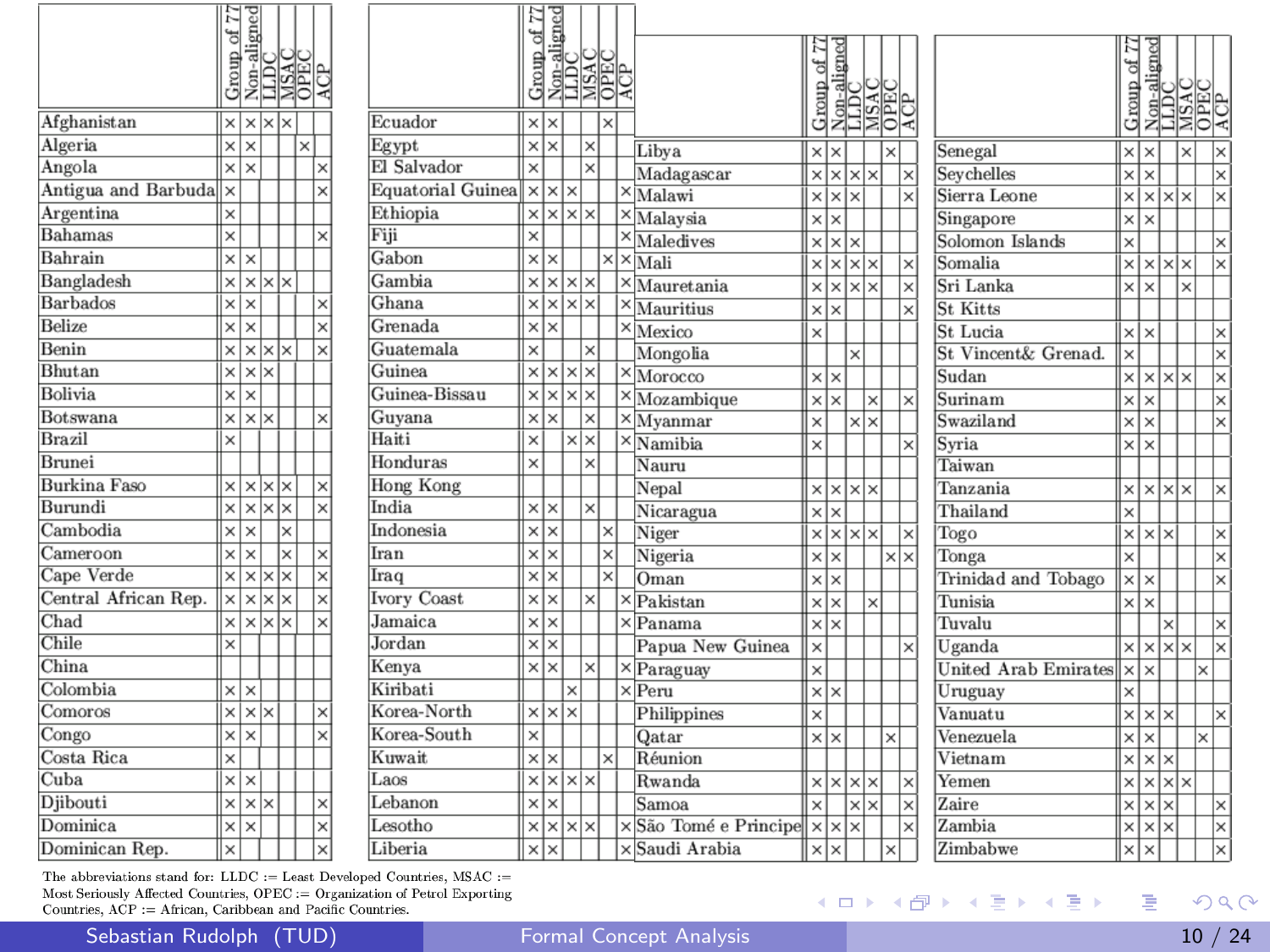

÷,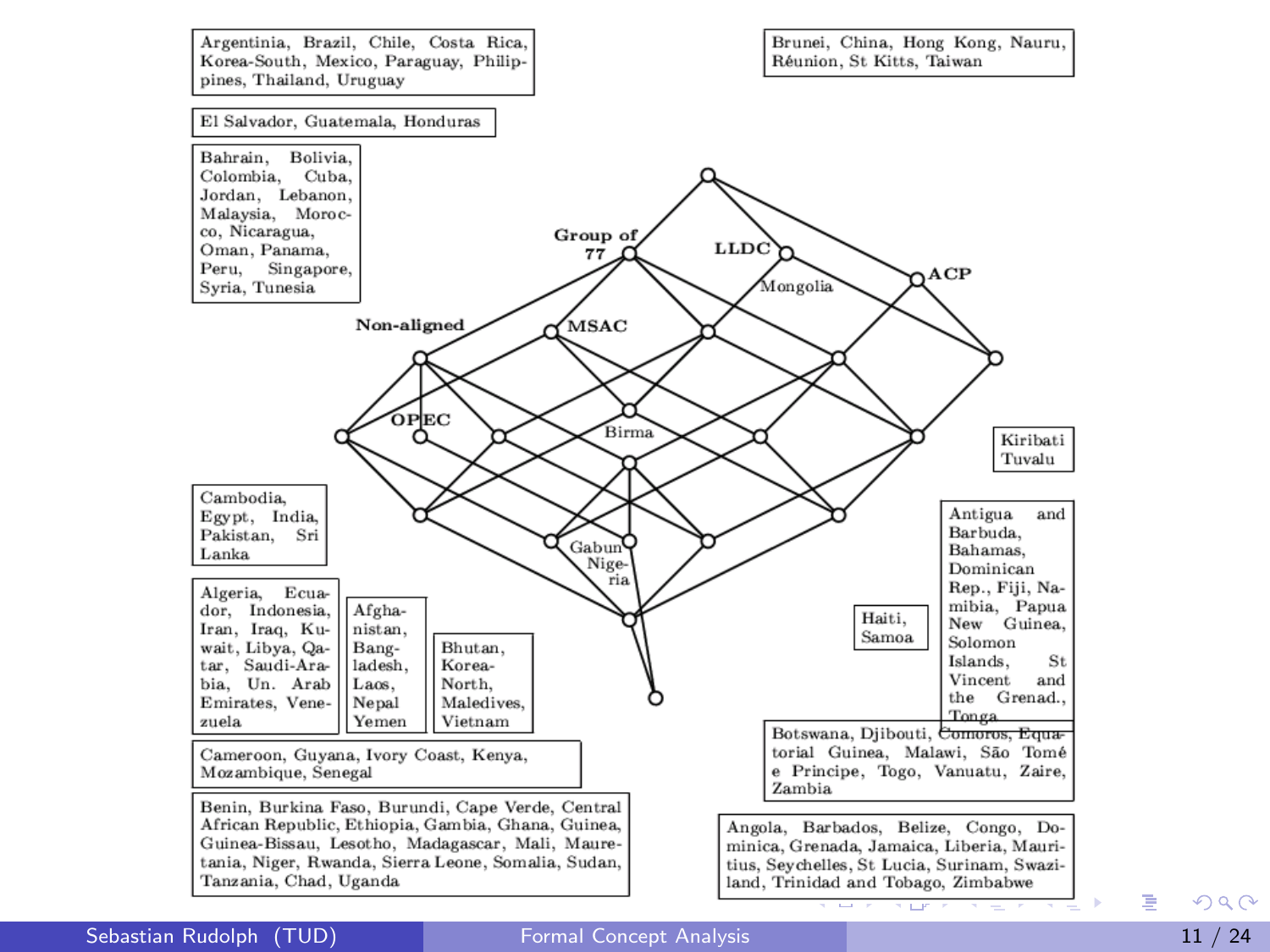## Pseudo-Intents and the Stem Base

stem base of the developing countries context:

```
\{OPEC\} \rightarrow {Group of 77, Non-Alligned}
                                        \{MSAC\} \rightarrow \{Group\ of\ 77\}{Non-Alligned} \rightarrow {Group of 77}
{Group of 77, Non-Alligned, MSAC, OPEC} \rightarrow {LLDC, AKP}
{Group of 77, Non-Alligned, LLDC, OPEC} \rightarrow {MSAC, AKP}
```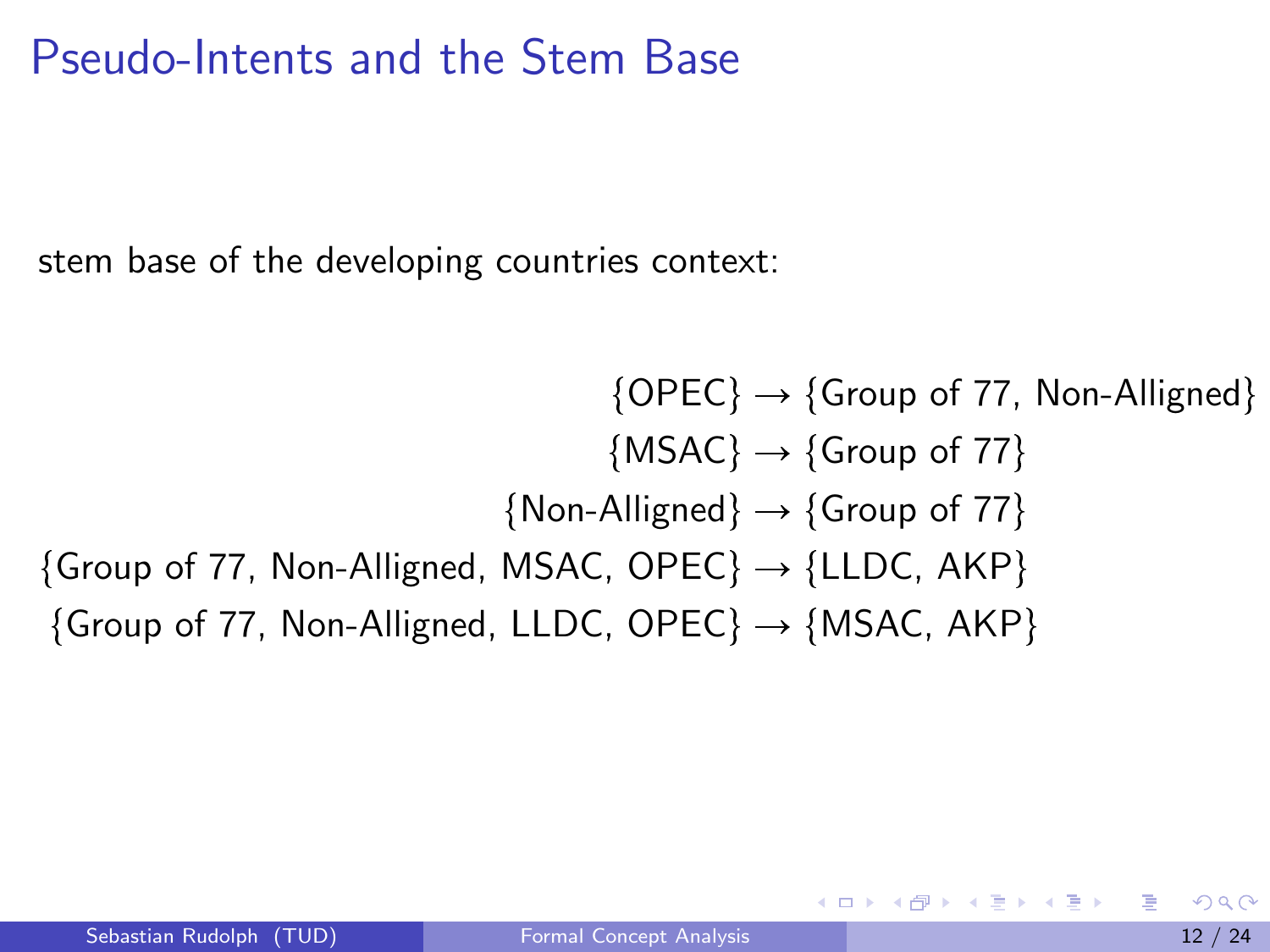## Computing the Stem Base With NEXT CLOSURE

The algorithm NEXT CLOSURE to compute all concept intents and the stem base:

- **1** The set L of all implications is initialized to  $\mathcal{L} = \emptyset$ .
- **2** The lectically first concept intent or pseudo-intent is  $\emptyset$ .
- <span id="page-12-1"></span> $\bullet$  If A is an intent or a pseudo-intent, the lectically next intent/pseudo-intent is computed by checking all  $i \in M \backslash A$  in descending order, until  $A \leq i \mathcal{L}(A + i)$  holds. Then  $\mathcal{L}(A + i)$  is the next intent or pseudo-intent.
- **•** If  $\mathcal{L}(A + i) = (\mathcal{L}(A + i))$ <sup>n</sup> holds, then  $\mathcal{L}(A + i)$  is a concept intent, otherwise it is a pseudo-intent and the implication  $\mathcal{L}(A + i) \rightarrow (\mathcal{L}(A + i))''$  is added to  $\mathcal{L}$ .
- **•** If  $\mathcal{L}(A + i) = M$ , finish. Else, set  $A \leftarrow \mathcal{L}(A + i)$  and continue with Step [3.](#page-12-1)

<span id="page-12-0"></span>K ロ X x @ X x 할 X x 할 X → 할 X → 9 Q Q →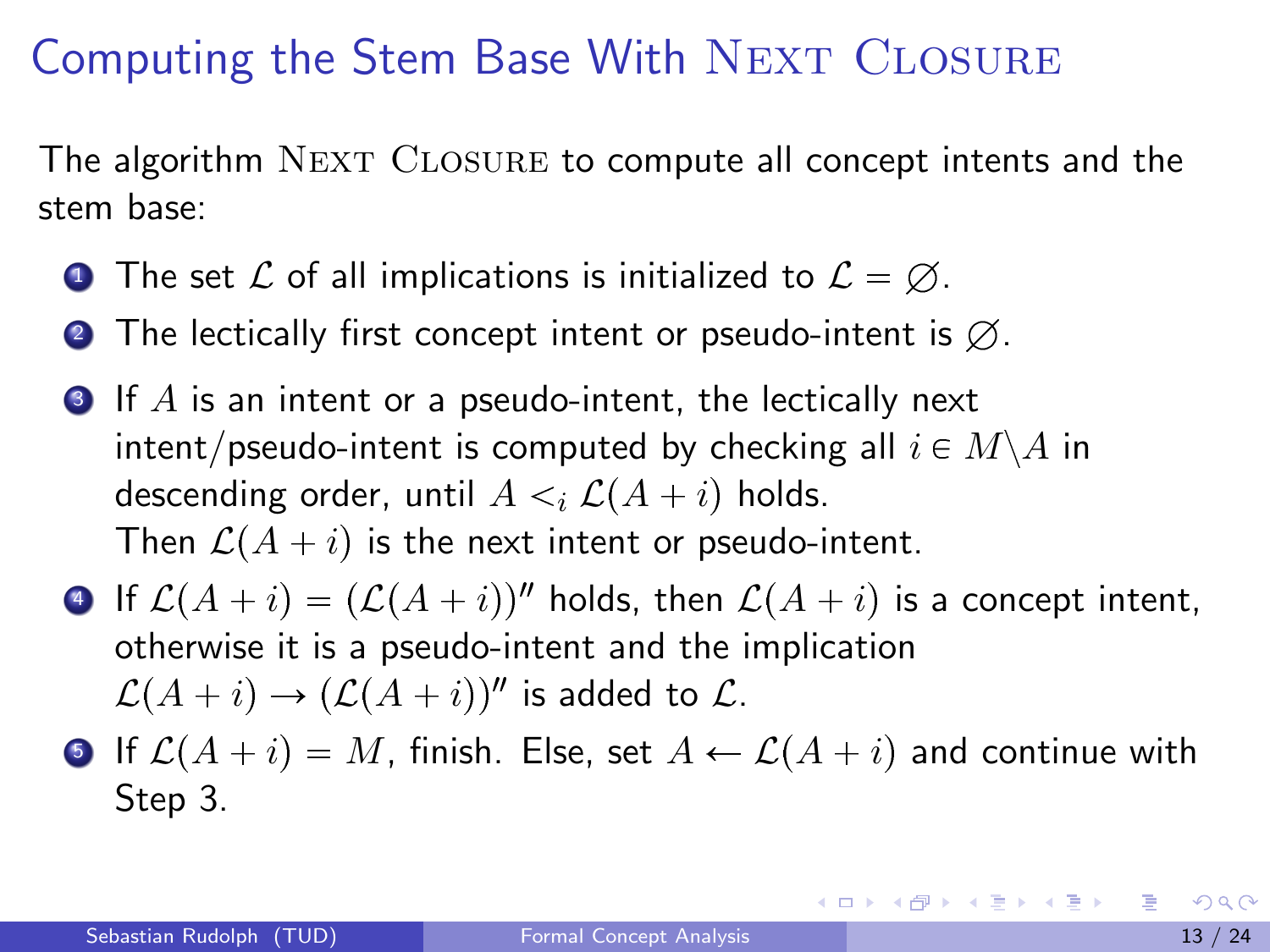## Computing the Stem Base With NEXT CLOSURE

|          |                       |                                                                                |                                                 | $\mathsf{a}$ | b                    | $\mathsf c$          | $\mathsf{e}% _{t}\left( t\right)$ |  |            |                               |
|----------|-----------------------|--------------------------------------------------------------------------------|-------------------------------------------------|--------------|----------------------|----------------------|-----------------------------------|--|------------|-------------------------------|
|          |                       | Example:                                                                       | $\mathbf 1$<br>$\overline{2}$<br>$\overline{3}$ | $\times$     | $\times$<br>$\times$ | $\times$<br>$\times$ | $\times$<br>$\times$              |  |            |                               |
| $\bm{A}$ | $\vert i \vert A + i$ | $\mathcal{L}(A+i)$ $A \leq i \mathcal{L}(A+i)$ ? $\mathcal{L}(A+i)\mathcal{V}$ |                                                 |              |                      |                      |                                   |  | new intent |                               |
|          |                       |                                                                                |                                                 |              |                      |                      |                                   |  |            |                               |
|          |                       |                                                                                |                                                 |              |                      |                      |                                   |  |            |                               |
|          |                       |                                                                                |                                                 |              |                      |                      |                                   |  |            |                               |
|          |                       |                                                                                |                                                 |              |                      |                      |                                   |  |            |                               |
|          |                       |                                                                                |                                                 |              |                      |                      |                                   |  |            |                               |
|          |                       |                                                                                |                                                 |              |                      |                      |                                   |  |            |                               |
|          |                       |                                                                                |                                                 |              |                      |                      |                                   |  |            |                               |
|          |                       |                                                                                |                                                 |              |                      |                      |                                   |  |            |                               |
|          |                       |                                                                                |                                                 |              |                      |                      |                                   |  |            | <b>KORANDA KERKER DE KORA</b> |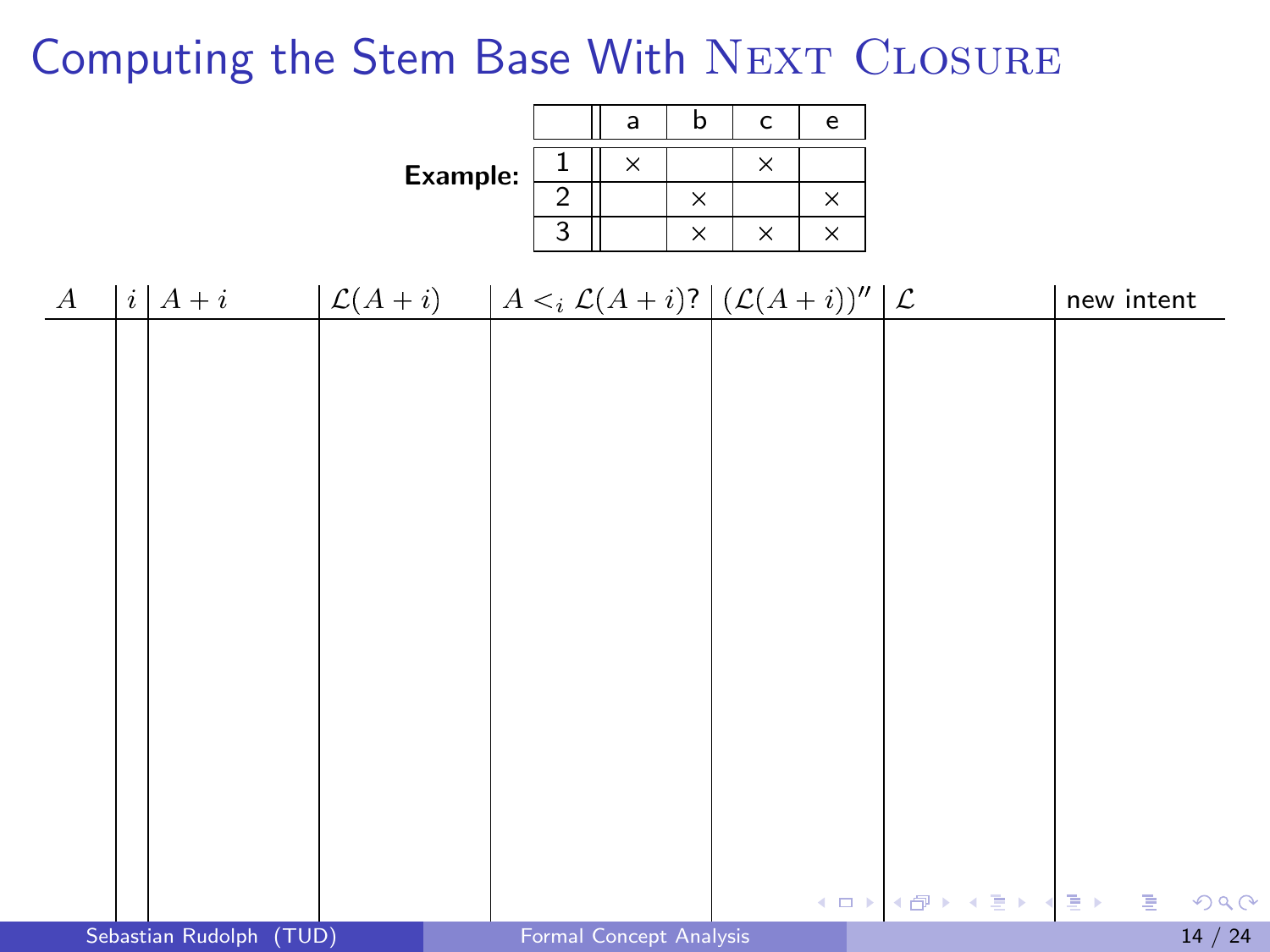# Agenda



## **[Implications](#page-1-0)**

- **•** [Implications](#page-2-0)
- **•** [Attribute Logic](#page-3-0)
- [Concept Intents and Implications](#page-4-0)
- $\bullet$ [Implications and Closure Systems](#page-5-0)
- [Pseudo-Intents and the Stem Base](#page-7-0)
- [Computing the Stem Base With](#page-12-0) NEXT CLOSURE
- **[Bases of Association Rules](#page-14-0)**

4 D F

<span id="page-14-0"></span>メスラメ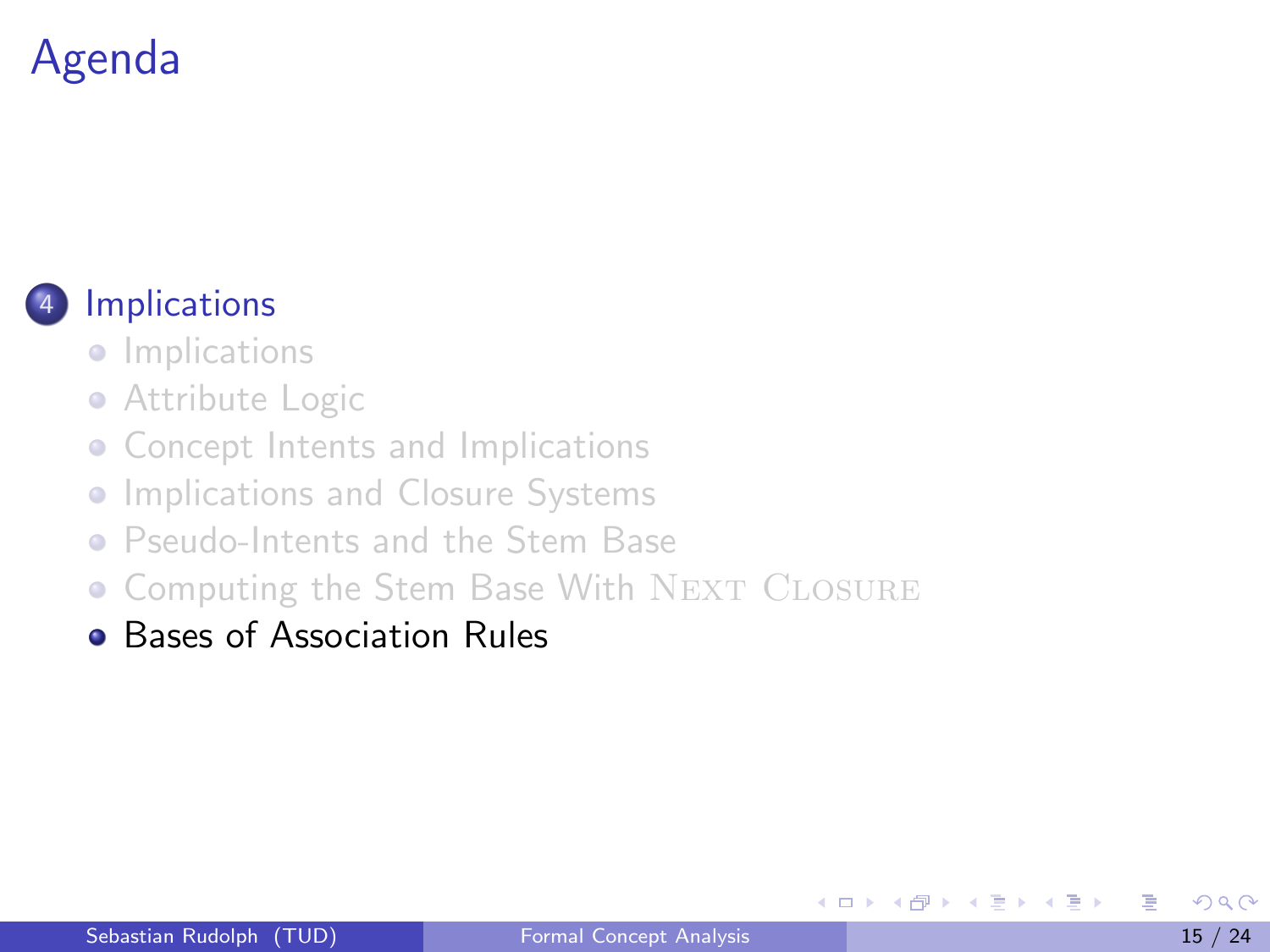{veil color: white, gill spacing: close}  $\rightarrow$  {gill attachment: free} support: 78.52% confidence: 99.60%

The input data to compute association rules can be represented as a formal context  $(G, M, I)$ :

- $\bullet$  M is a set of *items* (things, products of a market basket),
- $\bullet$   $G$  contains the *transaction ids.*
- $\bullet$  and the relation I the list of transactions.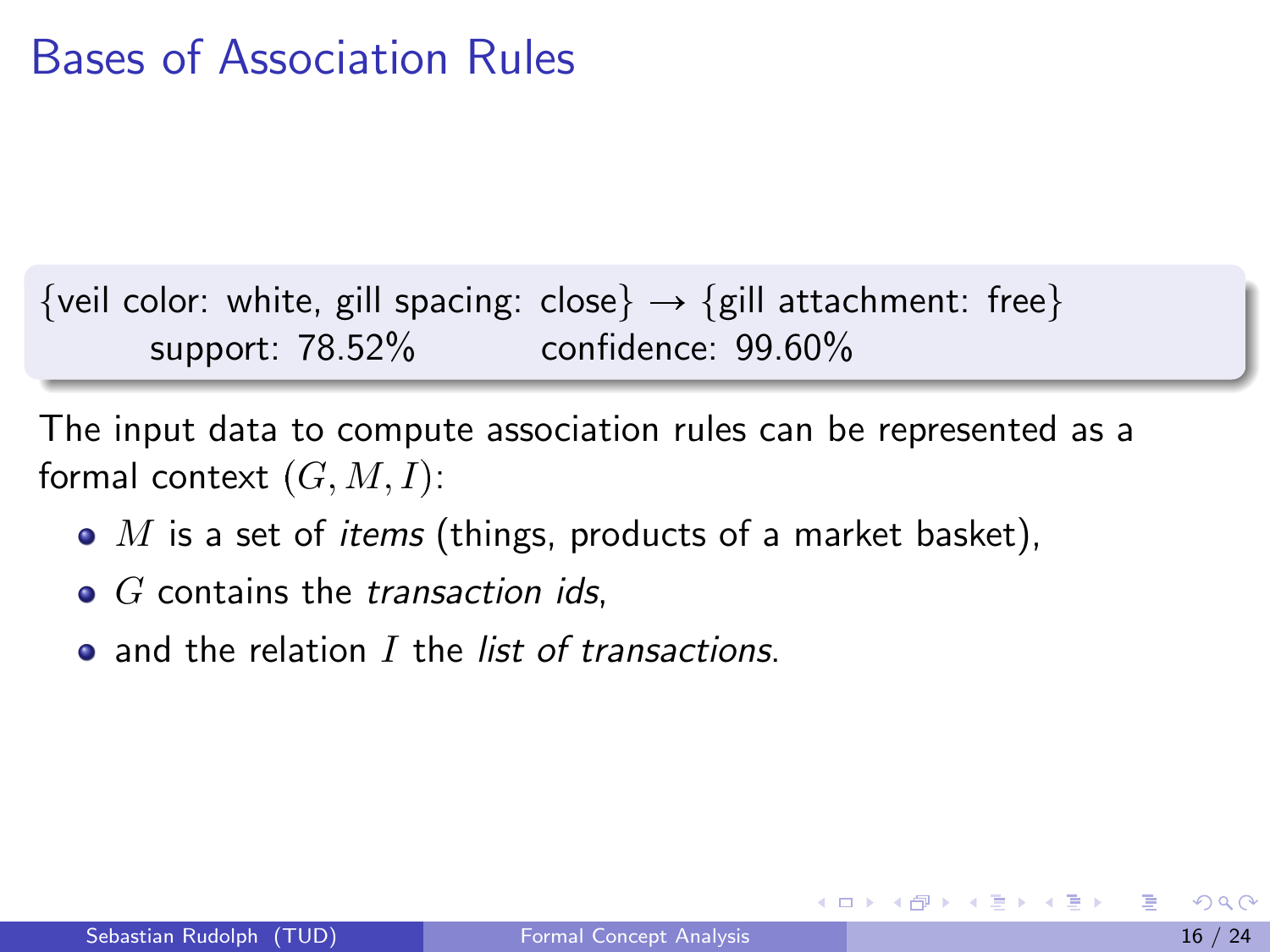{veil color: white, gill spacing: close}  $\rightarrow$  {gill attachment: free} support: 78.52% confidence: 99.60%

The *support* of an implication is the fraction of all objects that have all attributes from the premise and the conclusion.

(repetition: the support of an attribute set  $X \subseteq M$  is  $\text{supp}(X) := \frac{|X'|}{|G|}$  $\frac{A}{|G|}$ .) **Def.:** The *support of a rule*  $X \rightarrow Y$  is given by

$$
supp(X \to Y) := supp(X \cup Y)
$$

The *confidence* is the fraction of all objects that fulfill both the premise and the conclusion among those objects that fulfill the premise.

**Def.:** The confidence of a rule  $X \to Y$  is given by

$$
conf(X \to Y) := \frac{\text{supp}(X \cup Y)}{\text{supp}(X)}
$$

イロト イ母 トイヨ トイヨ トー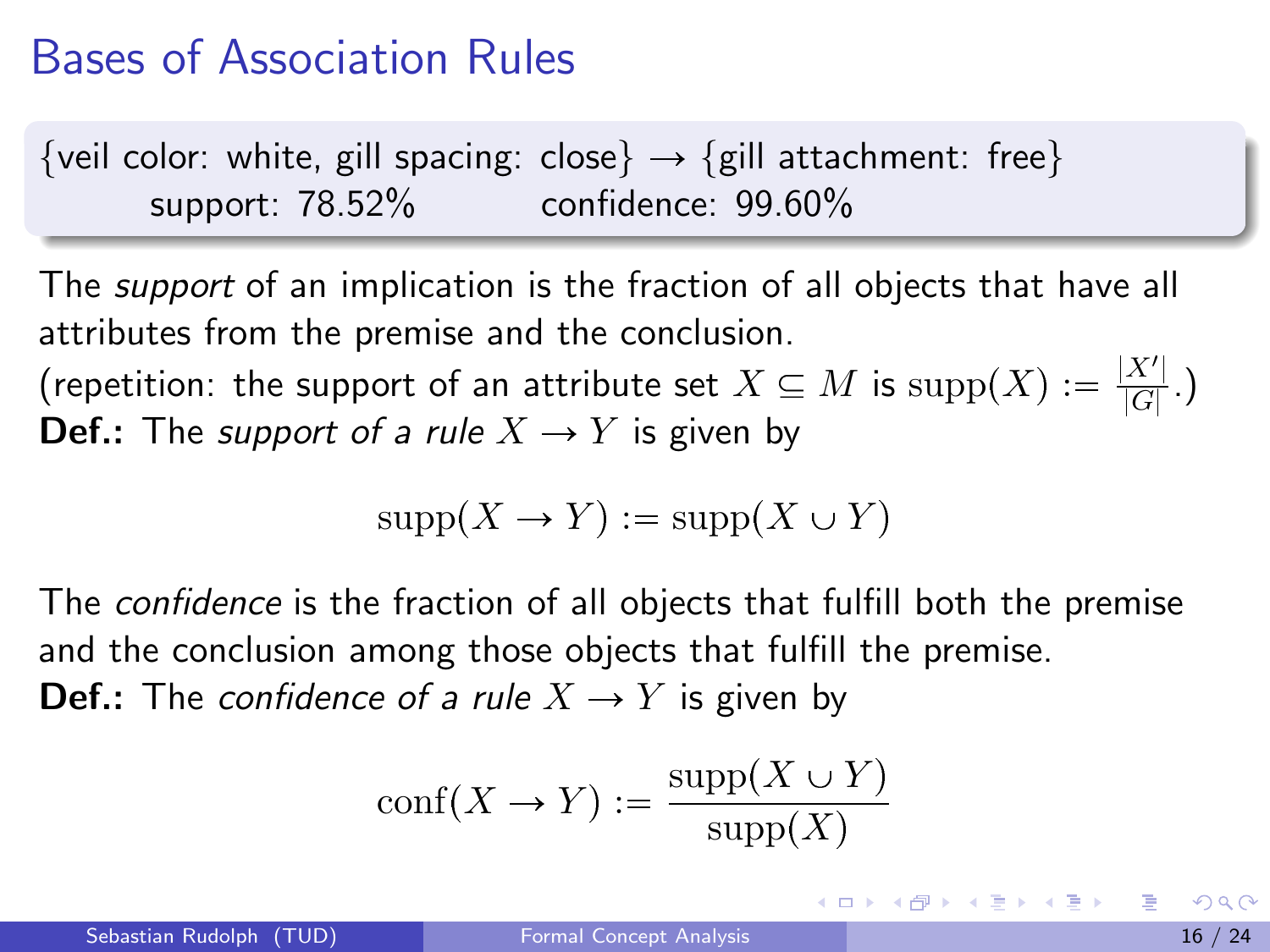{veil color: white, gill spacing: close}  $\rightarrow$  {gill attachment: free} support: 78.52% confidence: 99.60%

**Classical data mining task:** Find for given  $minsupp, minconf \in [0, 1]$ all rules with a support and confidence above these bounds.

Our task: finding a base of rules, i.e., a minimal set of rules from which all other rules follow.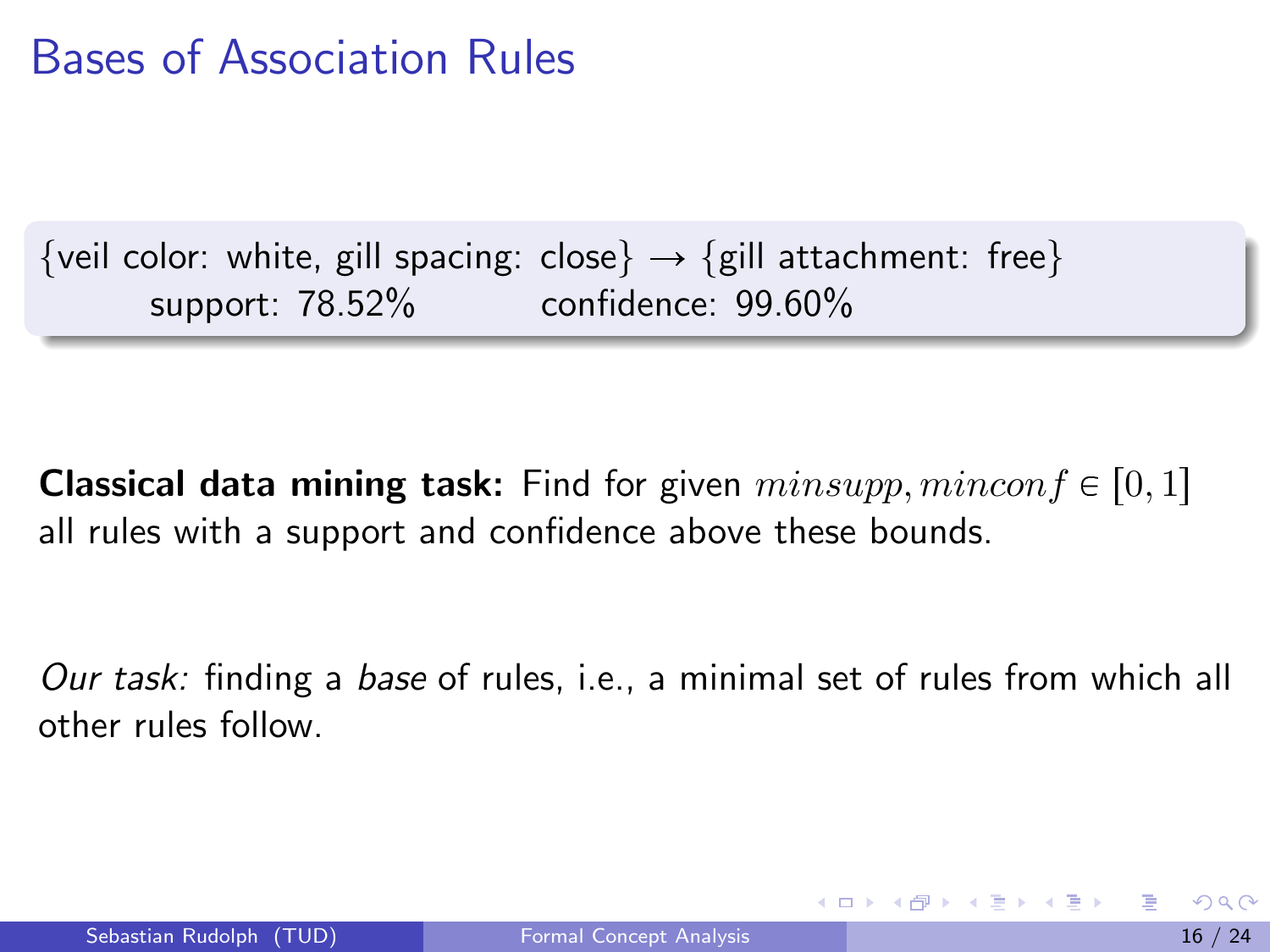From  $B' = B'''$  follows

$$
supp(B) = \frac{|B'|}{|G|} = \frac{|B'''|}{|G|} = supp(B'')
$$

**Theorem:**  $X \to Y$  and  $X'' \to Y''$  have the same support and the same confidence.

To compute all association rules it is thus sufficient to compute the support of all frequent sets with  $B=B^{\prime\prime}$  (i.e., the intents of the iceberg concept lattice).

イロト イ母 トイヨ トイヨ トー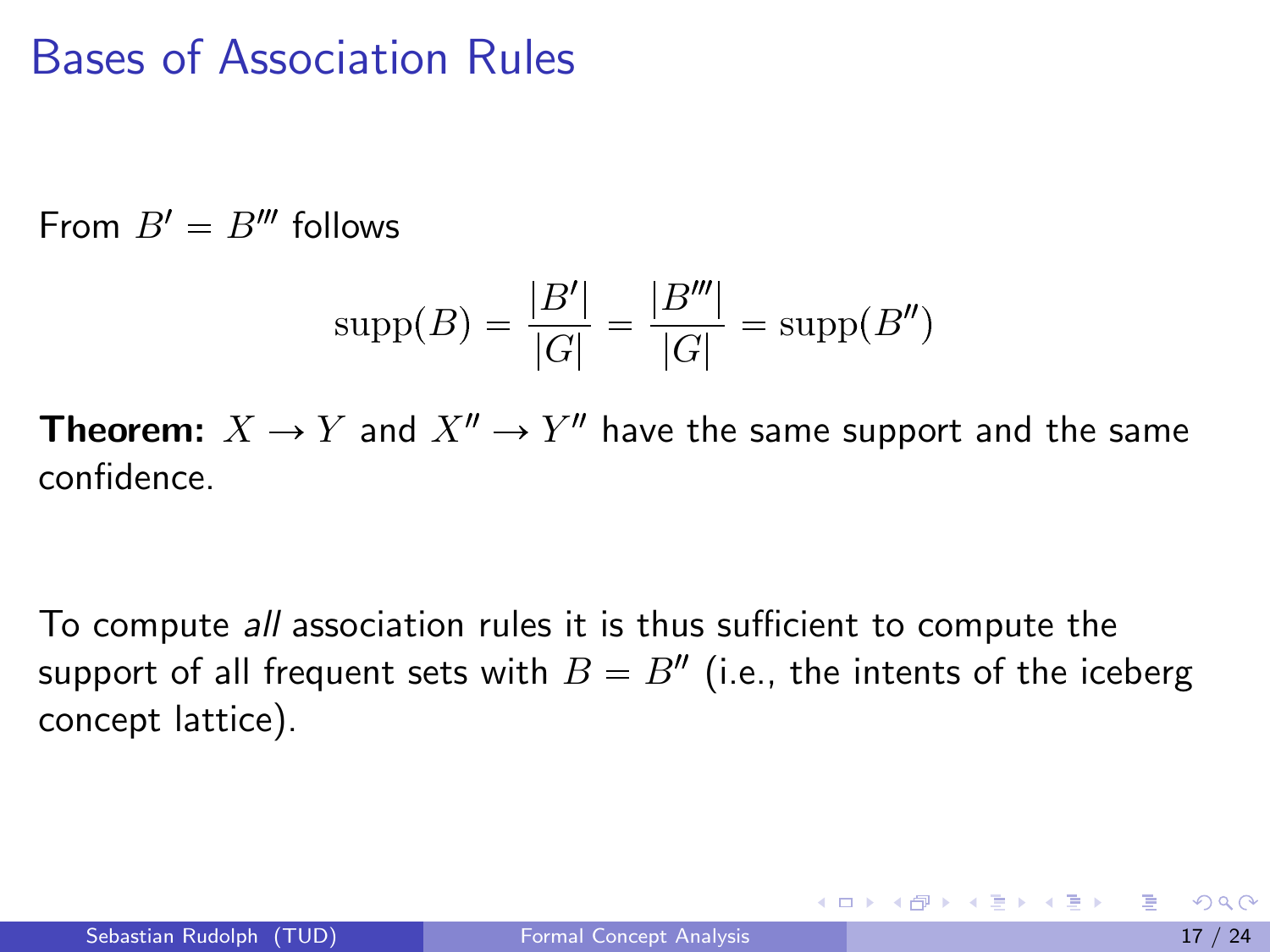The Benefit of Iceberg Concept Lattices (Compared to Frequent Itemsets)



32 frequent itemsets are represented by 12 frequent concept intents

 $\rightarrow$  more efficient computation (e.g., TITANIC)  $\rightarrow$  fewer rules (without loss of information!)

イロト イ部 トイヨ トイヨト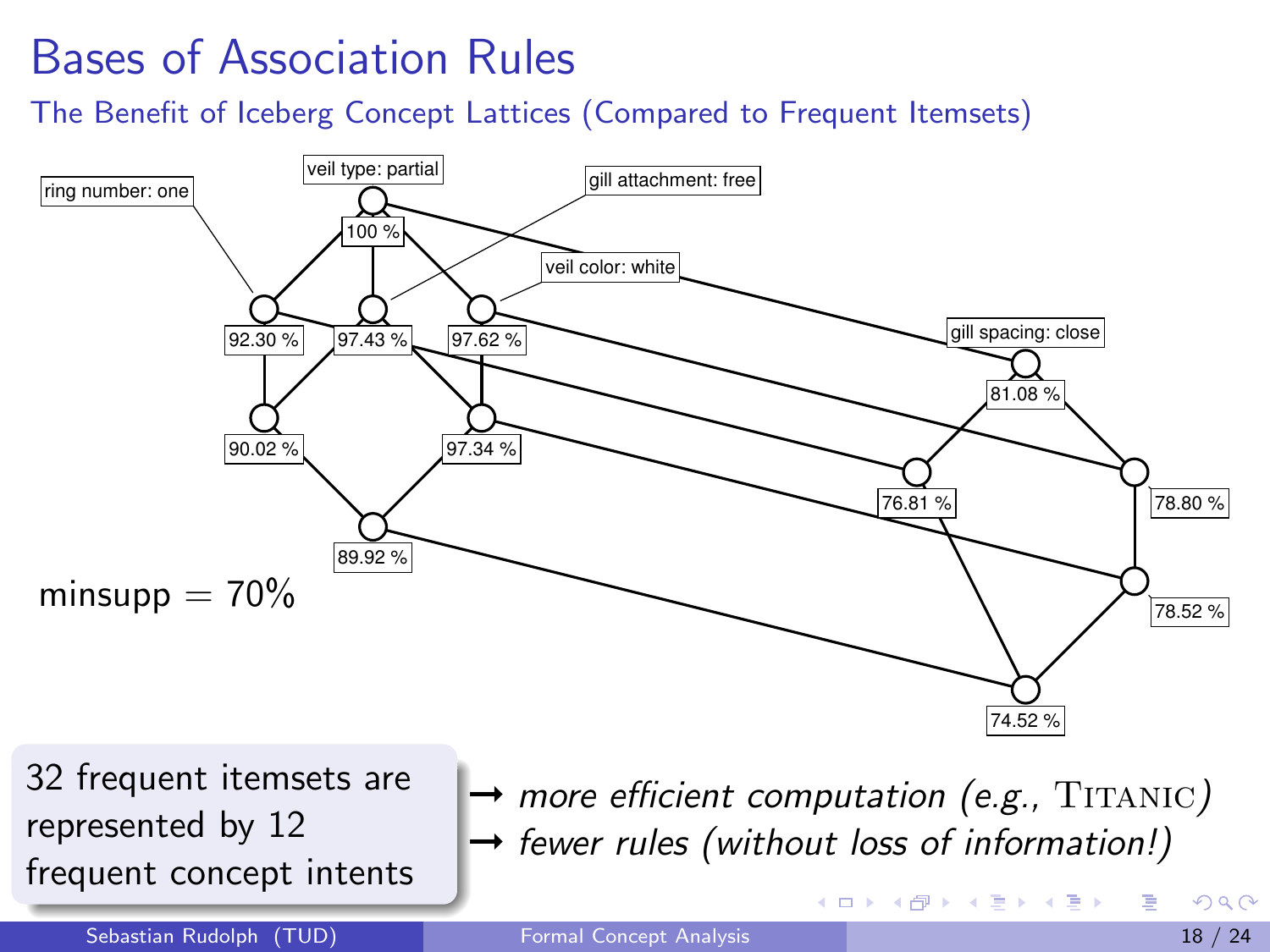

Association rules can be visualized in the (iceberg) concept lattice: exact association rules (implications):  $\omega n f = 100\%$ (approximate) association rules:  $\cos f < 100\%$ 

Sebastian Rudolph (TUD) [Formal Concept Analysis](#page-0-0) 19 / 24

 $\overline{1}$ 

4 円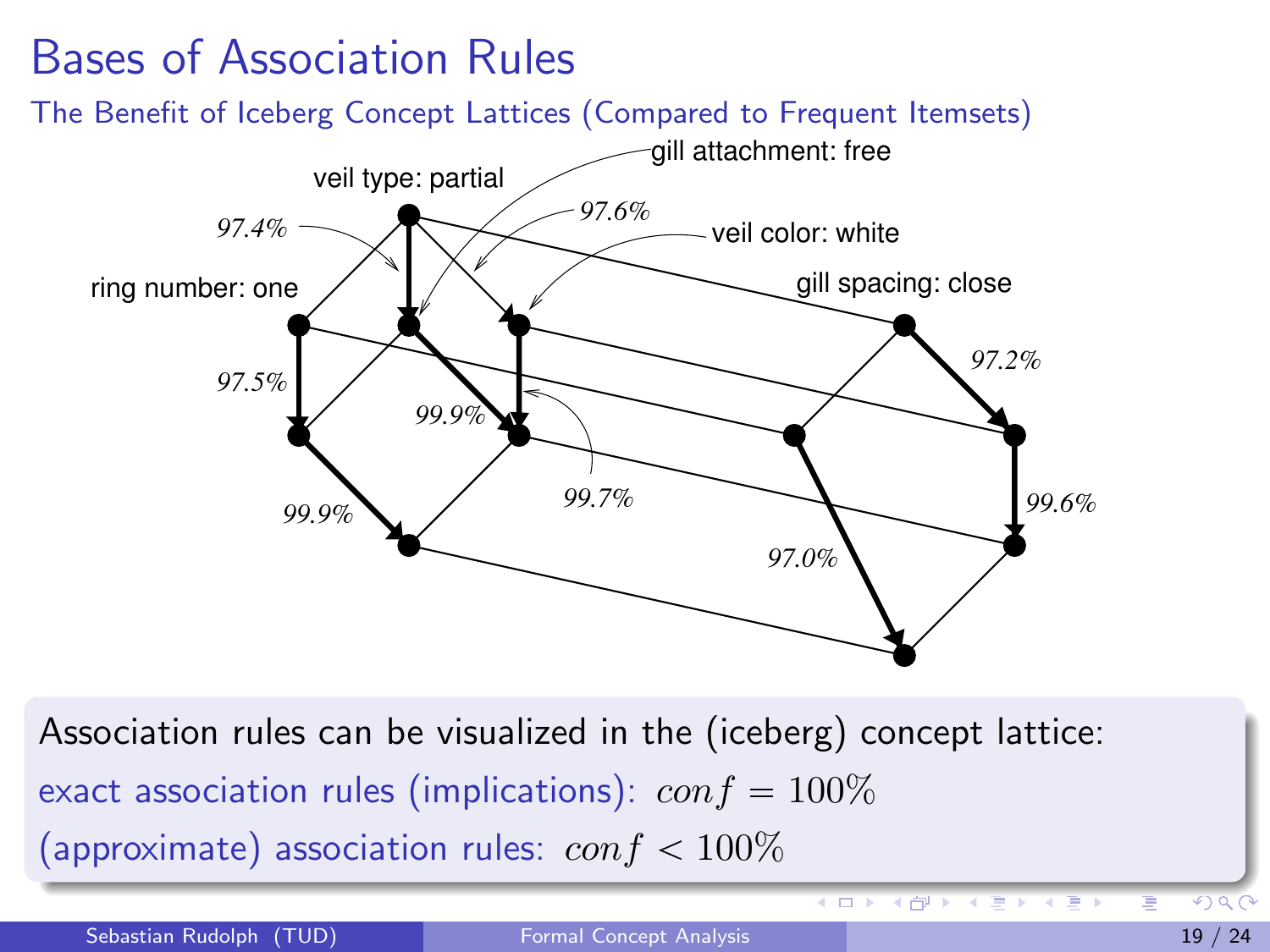## Bases of Association Rules: Exact Association Rules

. . . can be read off from the stem base. In concept lattices we can read them directly off from the diagram: Lemma: An implication  $X \rightarrow Y$  holds, iff the largest concept that is below the concepts that are generated by the attributes of  $X$  is below all concepts that are generated by the attributes in  $Y$ .

### Examples:

- {Swimming}  $\rightarrow$  {Hiking} (supp = 10/19  $\approx$  52.6%, conf = 100%)
- $\bullet$  {Boating}  $\rightarrow$  {Swimming, Hiking, NPS Guided Tours, Fishing, Horseback Riding }  $(supp = 4/19 \approx 21.0\%, conf = 100\%)$
- $\bullet$  {Bicycle Trail, NPS Guided Tours}  $\rightarrow$  {Swimming, Hiking, Horseback Riding}  $(supp = 4/19 \approx 21.0\%, conf = 100\%)$ イロメ イ部メ イ君メ イ君メー

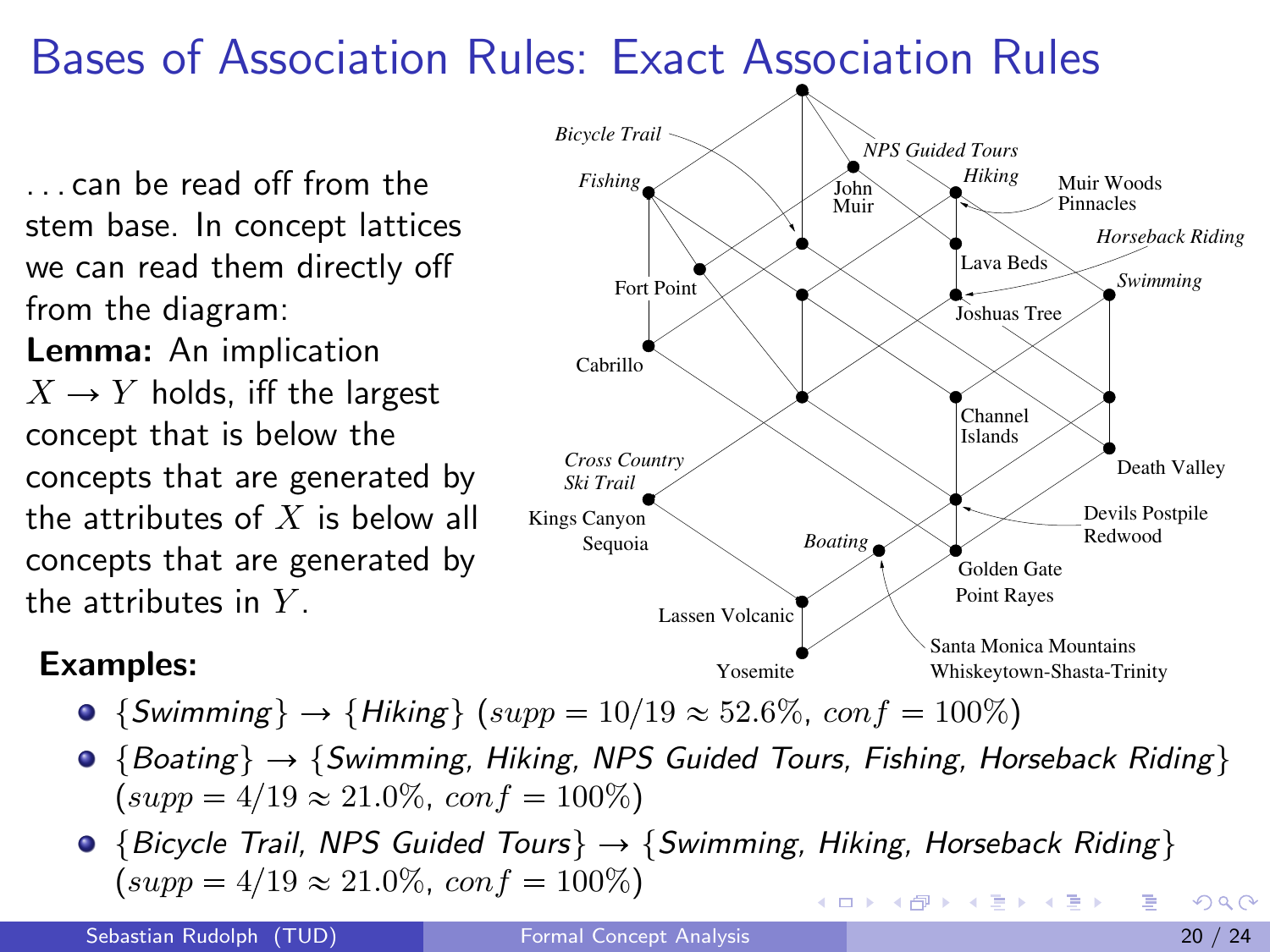**Def.:** The *Luxenburger basis* contains all valid approximate association rules  $X \to Y$ , such that concepts  $(A_1, B_1)$  and  $(A_2, B_2)$  exist, with  $(A_1, B_1)$  being a direct upper neighbor of  $(A_2, B_2)$ , such that  $X = B_1$ and  $X \cup Y = B_2$  holds.



Every arrow shows a rule of the basis. E.g., the right arrow stands for  $\{$ veil type: partial, gill spacing: close, veil color: white  $\rightarrow$  {gill attachment: free}  $(\text{conf} = 99.6\%, \text{supp} = 78.52\%)$ 

イロト イ押ト イヨト イヨト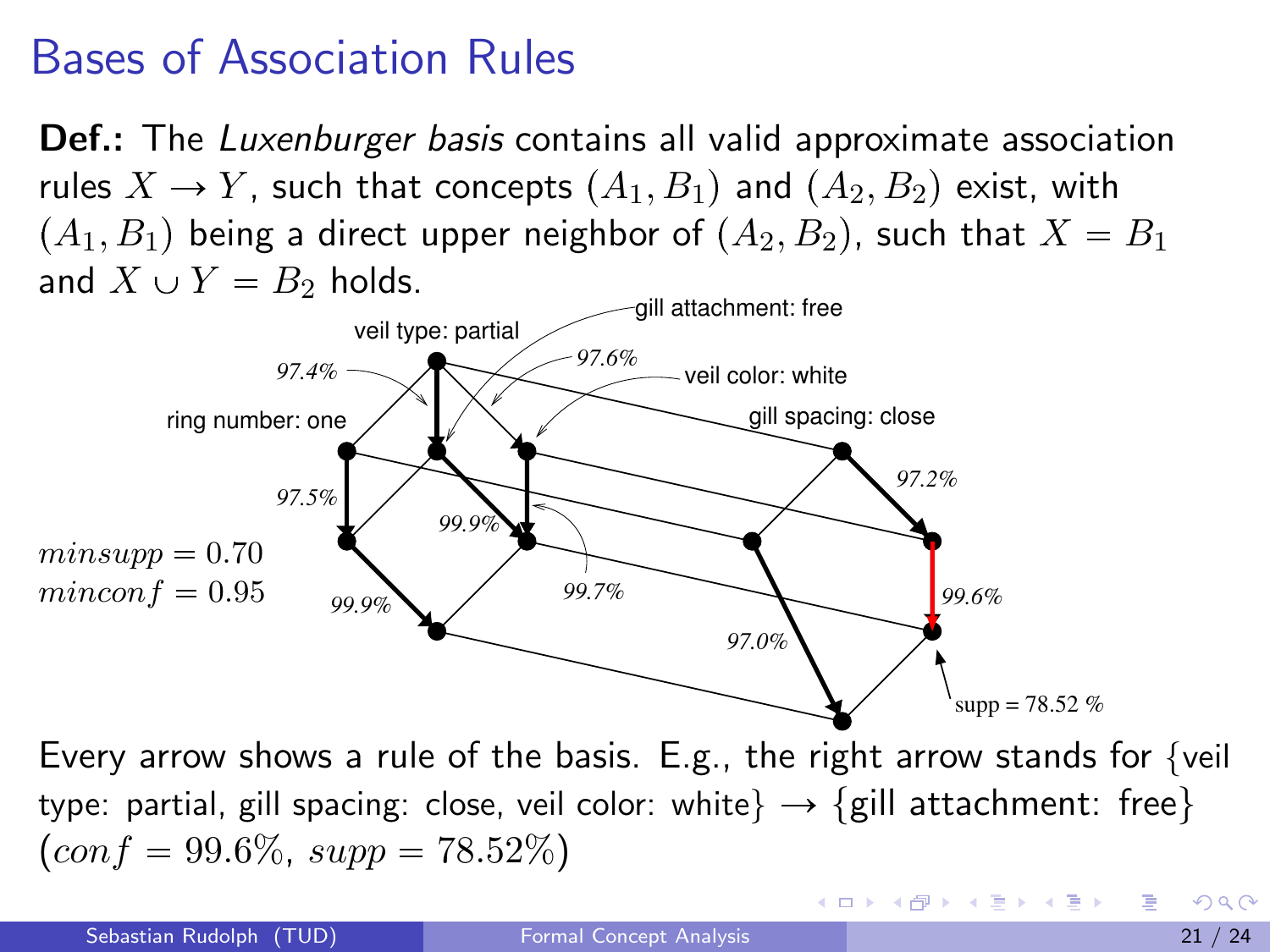**Theorem:** From the Luxenburger basis all approximate association rules (incl. support and confidence) can be derived by the following rules:

- $\phi(X \to Y) = \phi(X \to Y \backslash Z)$ , for  $\phi \in \{\text{conf}, \text{supp}\}, Z \subseteq X$
- $\phi(X'' \to Y'') = \phi(X \to Y)$
- $\bullet$  conf $(X \rightarrow X) = 1$
- $\bullet$  conf $(X \to Y) = p$ , conf $(Y \to Z) = q \Rightarrow$  conf $(X \to Z) = pq$  for all frequent concept intents  $X \subset Y \subset Z$ .
- $\bullet$  supp $(X \to Z) = \text{supp}(Y \to Z)$  for all  $X, Y \subseteq Z$

The basis is minimal with respect to this property.

イロト イ母 トイミト イミト ニヨー りんぴ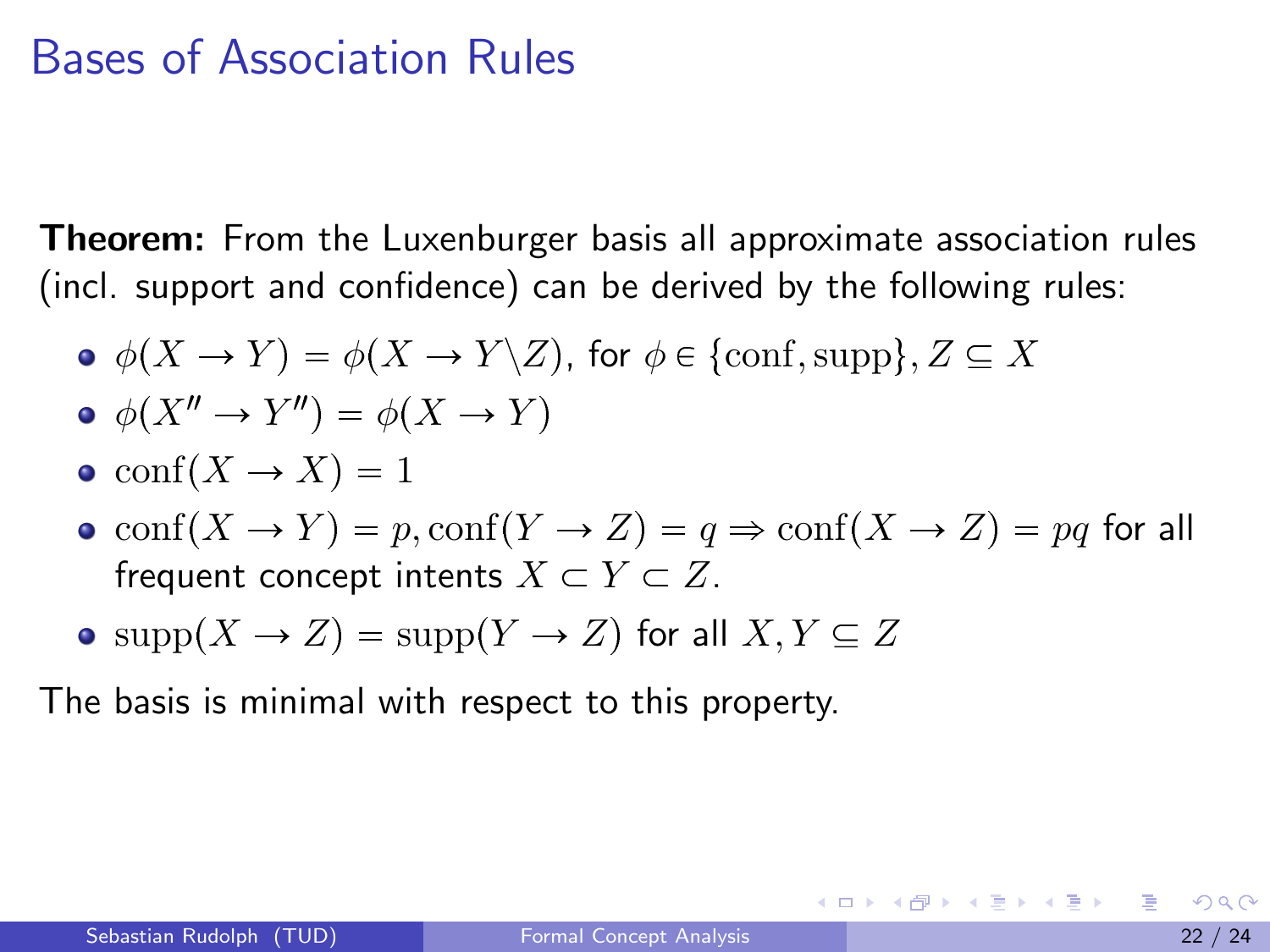

#### example

{ring number: one}  $\rightarrow$  {veil color: white}

- $\bullet$  has a support of  $89.92\%$  (the support of the largest concept which contains both attributes in its intent)
- and confidence  $97.5\% \cdot 99.9\% \approx 97.4\%.$